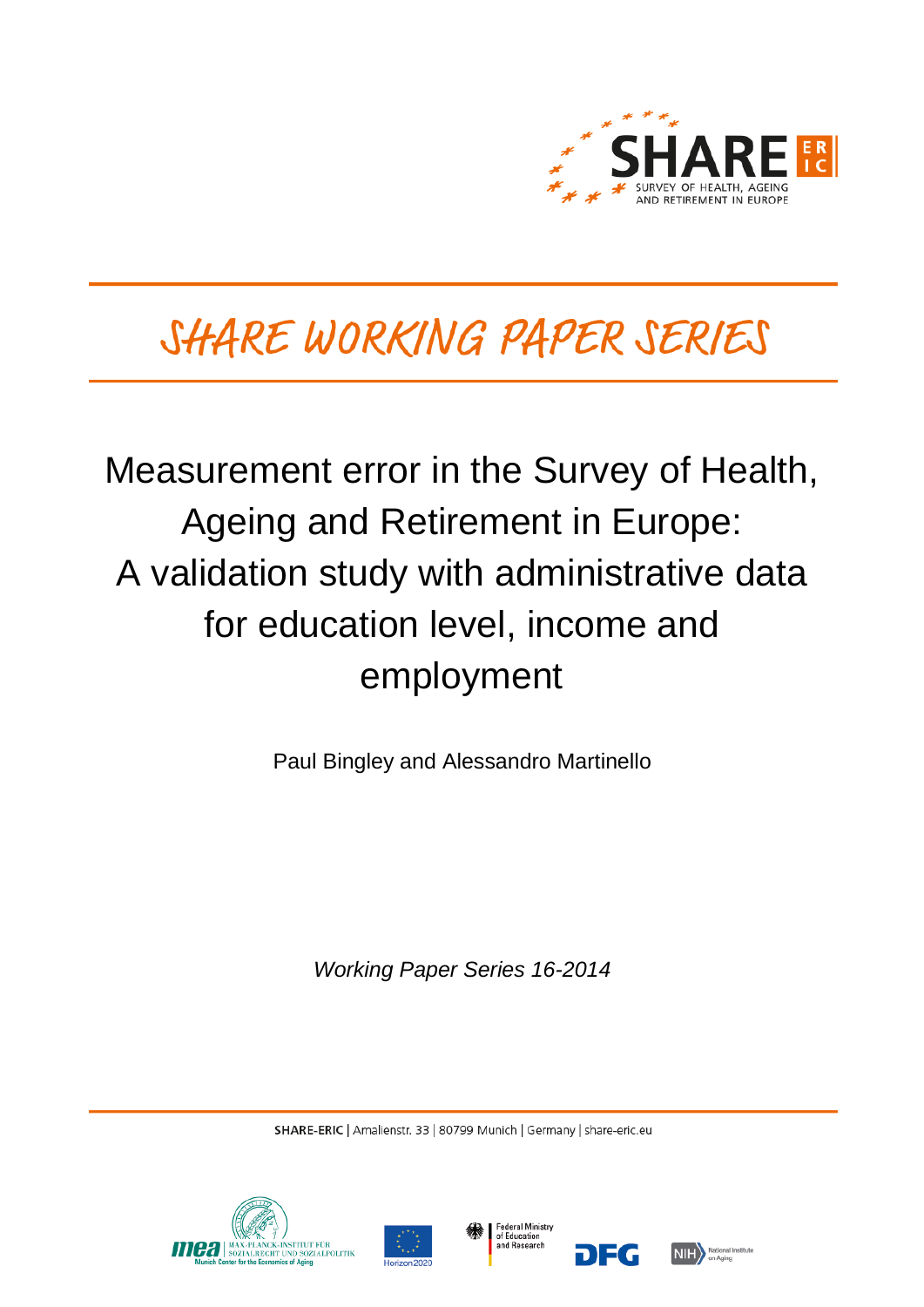## Measurement error in the Survey of Health, Ageing and Retirement in Europe: A Validation Study with Administrative Data for Education Level, Income and Employment

Paul Bingley<sup>1</sup> and Alessandro Martinello<sup>1,3</sup>

<sup>1</sup>*SFI - The Danish National Centre for Social Research, Copenhagen, Denmark* <sup>3</sup>*University of Copenhagen, Copenhagen, Denmark*

January 17, 2014

#### Summary

We link the Survey of Health, Ageing and Retirement in Europe (SHARE) to Danish Administrative Registers, comparing schooling, retirement status and income. We are able to retrieve administrative records for 1670 out of the original 1707 respondents from the first survey wave in 2004. We compare individual linked records in an analysis of measurement error. Overall, we find only minor non-random misclassification of schooling, but otherwise SHARE provides reliable data for socio-economic analysis of schooling, income and retirement. SHARE Denmark overestimates the proportion of individuals with higher education: the probability of misclassification is higher for lower educated, richer individuals. Labour market status is precisely reported, and misclassification probability decreases with age. Average gross household income is not statistically different in SHARE and register data, and we show that measurement error is classical.

*Keywords*: Validation study; Measurement error; Misclassification; Survey; Administrative records

## 1 Introduction

Surveys are an important data source for socioeconomic analysis. However, their reliability as empirical evidence depends on both the precision of respondent's assessments and the distribution of errors originating in the interviewing process. The magnitude and the characteristics of measurement errors are crucial for the consistency of empirical analysis conducted on the basis of survey data. Knowing the nature of measurement error helps to significantly improve the robustness of empirical models [\(Fuller, 1987\)](#page-28-0).

In general researchers can accommodate for measurement errors in the variables of statistical models and adjust estimates accordingly. However, in practice social scientists often impose restrictions on their distribution, such that the model can easily handle the resulting complications. Typically, models assume that measurement errors are additive, are normally distributed with zero mean and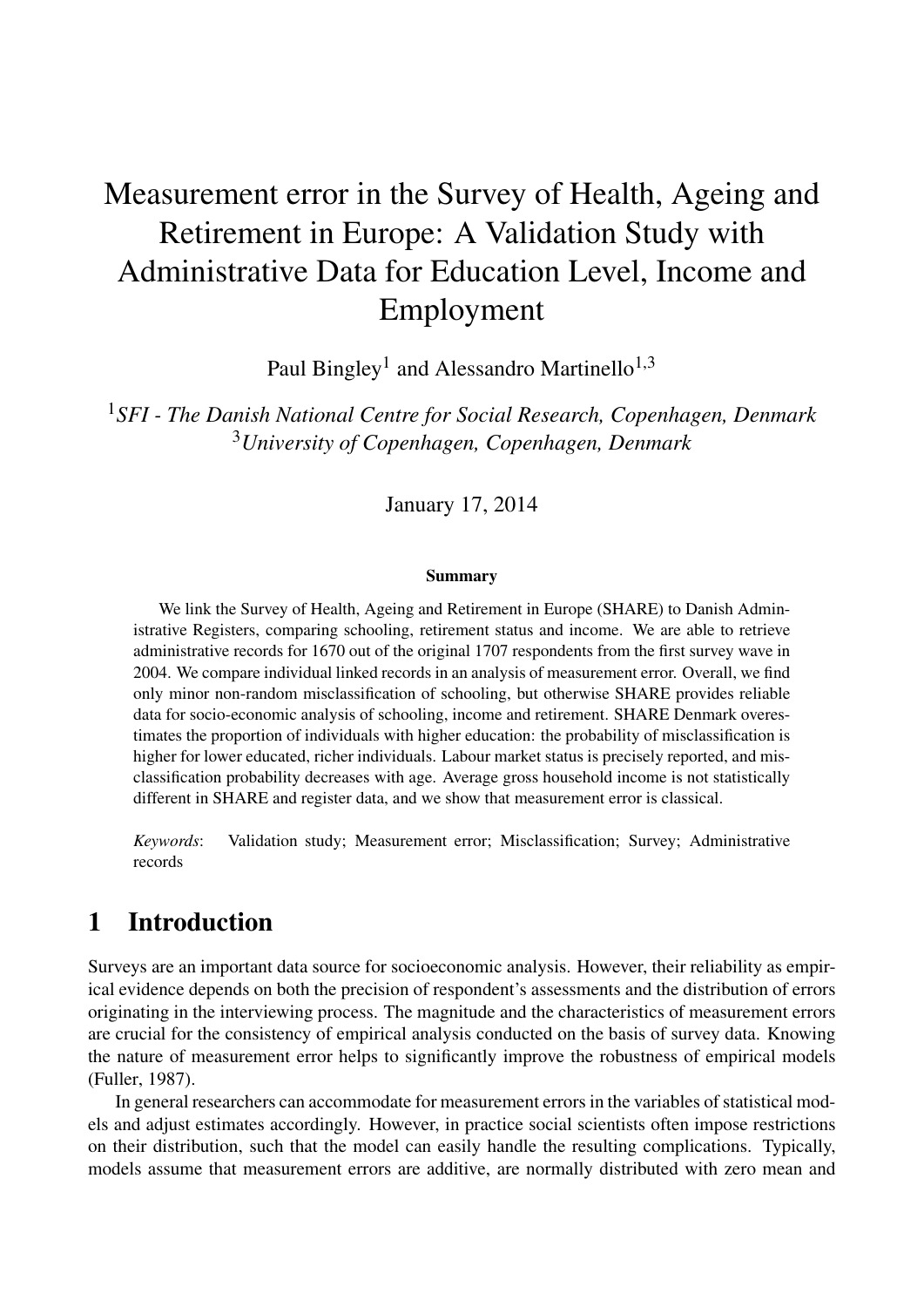#### 2 *P. Bingley and A. Martinello*

constant variance, and are independent of the observed variable of interest, the other variables in the model, and their associated measurement error. If these properties hold, the literature refers to this as classical measurement error. A number of validation studies of other surveys (see [Bound et al.](#page-27-0) [\(2001\)](#page-27-0) for an overview) find that measurement errors are often non-classical, and are potentially problematic for inference.

The Survey of Health, Ageing and Retirement in Europe (SHARE) is the most comprehensive international panel study of senior individual health and social status. It is ongoing and forms the basis of an ever-growing number of empirical studies on the European 50+ population. It is managed by a dedicated international research team that pays particular attention to accuracy and consistency of data. However, as with any other survey, SHARE still largely relies on the precision of personal assessments by individual respondents. This paper performs a validation study on the Danish SHARE subsample, and characterizes measurement error with a particular focus on first-party (or proxy) response error [\(Biemer et al., 2004\)](#page-27-1).

Validation studies can be classified as either external or internal in nature. External validation studies typically compare two data sources measured with error. Examples are cross-reports from an employer [\(Barron et al., 1997\)](#page-27-2) or personnel records from firm payrolls [\(Duncan and Hill, 1985;](#page-28-1) [Bound](#page-27-3) [et al., 1994\)](#page-27-3) compared with ad-hoc surveys. Applying results from external validation studies such as these requires assuming that the measurement error model, i.e. the distribution of measurement errors, is the same in both validation data and the survey of interest.

Internal validation studies typically link a subsample of a survey to an official validation source which is assumed to be measured without error. In this case, the underlying assumption is that the validated subsample has to be as good as random and no selection must take place. While some internal validation studies such as those for the U.S. Current Population Survey (CPS) or the Survey of Income and Program Participation (SIPP) validate a large proportion of the sample and check carefully for selection mechanisms, they use income from the Social Security Administration as a validation source and this is censored at the maximum taxable level [\(Bound and Krueger, 1991;](#page-28-2) [Pedace and](#page-28-3) [Bates, 2000\)](#page-28-3). Others rarely link more than 50% of the observations [\(Bricker and Engelhardt, 2008\)](#page-28-4), and whether the validated sample is as good as random is hard to assess.

In this paper, using an individual linkage with Danish administrative registers, we perform an internal validation study of SHARE Denmark data for education, labour market status and gross household income. These measures are respectively ordered, multinomial and continuous, and present a range of measurement error challenges. Our validation study has two strengths over those conducted for other surveys:

- (a) We use public administrative data as a validation source. Danish administrative data are an uncensored and precise data source (see [Jensen and Rasmussen, 2011,](#page-28-5) for schooling, [Browning](#page-28-6) [and Leth-Petersen, 2003,](#page-28-6) for income and [Leth-Sørensen, 1993,](#page-28-7) for labour market status).
- (b) We link 97% of the SHARE Denmark sample. Thus, there is virtually no selection taking place on the validated subsample with respect to the originally surveyed sample.

As in most validation studies, throughout the paper we maintain the crucial assumption that our validation data is measured without error. This assumption might not hold in general, which can have consequences for our results. We relax and test this assumption for income and schooling in a separate paper [\(Bingley and Martinello, 2014\)](#page-27-4).

The remainder of the paper is organized as follows. Section [2](#page-3-0) provides an overview of the most relevant literature on validation studies of socio-economic surveys, focusing on earnings and other income-related variables. Section [3](#page-4-0) describes the linkage procedure, the data used in our analysis and a comparison of distributions of variables from survey, population register and overlap samples.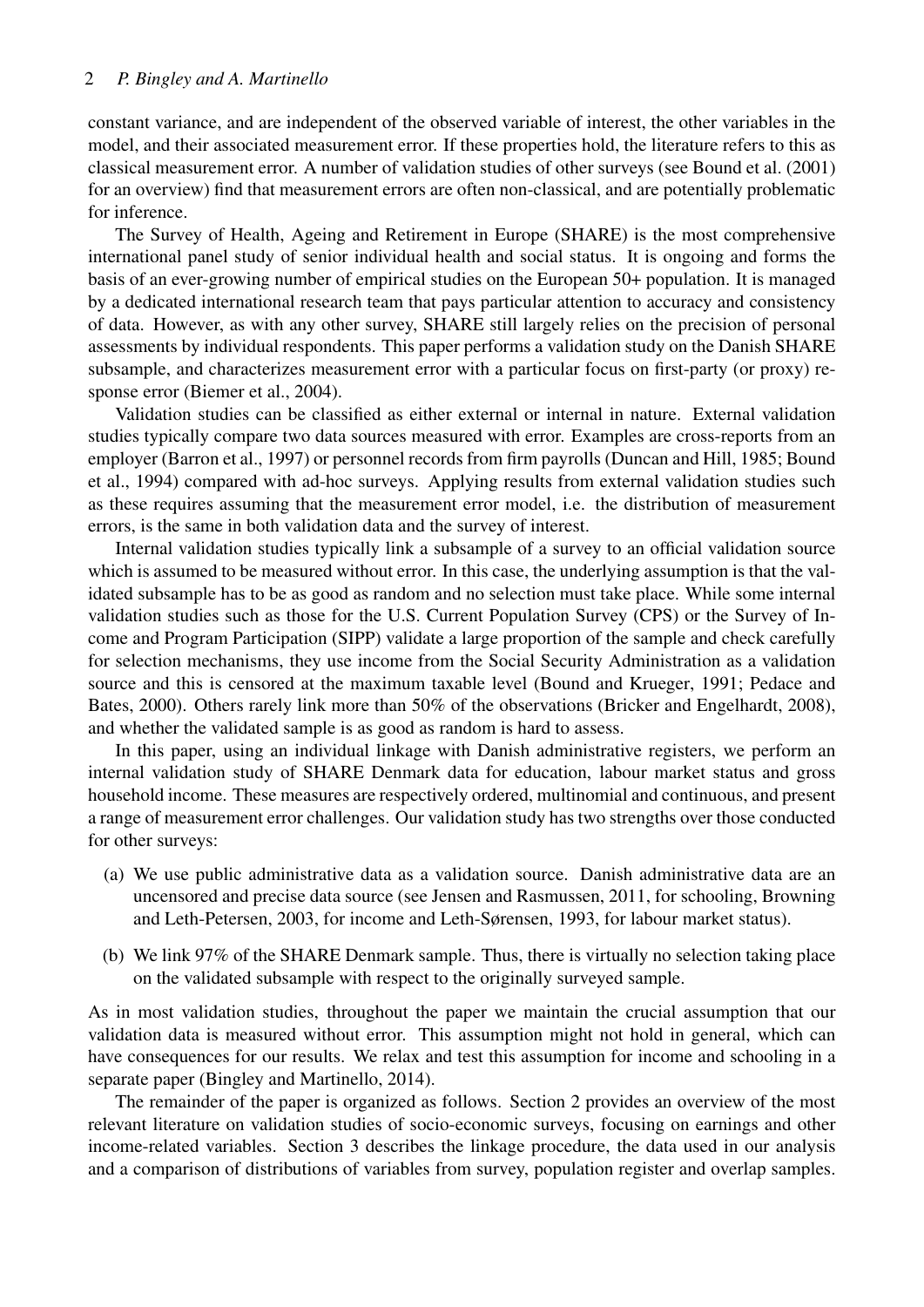Section [4](#page-13-0) provides the results from our validation studies at the individual level for each of the three variables considered, and their consequences for econometric analysis. Section [5](#page-26-0) concludes.

## <span id="page-3-0"></span>2 Other validation studies of social surveys

The need for reliable validation studies is well grounded (see [Keating et al.](#page-28-8) [\(1950\)](#page-28-8)). However, early reports focus primarily on establishing the presence of measurement error and on the estimation of significant average discrepancies between respondent reports and validation sources, especially concerning labour market status, earnings, wages, and other income-related variables [Miller and Paley](#page-28-9) [\(1958\)](#page-28-9); [Mellow and Sider](#page-28-10) [\(1983\)](#page-28-10); [Greenberg and Halsey](#page-28-11) [\(1983\)](#page-28-11). In a measurement error setting, those papers primarily test the zero-mean hypothesis (mostly rejecting it, albeit marginally), and pay little attention to the consequences for estimation and inference on the basis of incorrectly reported data.

[Duncan and Hill](#page-28-1) [\(1985\)](#page-28-1) fill this gap, using an ad-hoc survey validated with administrative records in order to study the distribution of measurement errors in a number of labour related variables. The authors show that reporting errors in earnings follow a non-normal distribution with a high concentration around zero. Errors are correlated with job tenure, thus causing a bias in the estimation of the coefficients of a typical wage-experience model. [Bound and Krueger](#page-28-2) [\(1991\)](#page-28-2) and [Bound et al.](#page-27-3) [\(1994\)](#page-27-3) study measurement errors in the CPS and in the Panel Study of Income Dynamics Validation Study (PSID-VS) respectively, focusing specifically on estimation biases, and present the econometric background necessary to study the consequences of a non-classical distribution of measurement errors.

While [Bound et al.](#page-27-3) [\(1994\)](#page-27-3) use an external validation survey for Panel Study of Income Dynamics (PSID) where respondents come from a single large firm that shared its payroll records, and therefore lacks in generality, [Bound and Krueger](#page-28-2) [\(1991\)](#page-28-2) perform an internal validation study on CPS data with Social Security Administration data as validation source. However, the validation data are censored at the upper tax bracket threshold, resulting in incomplete data for almost 50% of the male sample. Moreover, because respondents had to report their social security number to the interviewer, only one third of the original CPS sample was successfully matched, potentially introducing selection if, for example, people willing to reveal their social security number are also better and more precise reporters. Nonetheless, those studies provide important insight into the distributions of measurement errors.

In particular, they show that measurement errors in earnings are negatively related to the true value of the variable and that, as [Bollinger](#page-27-5) [\(1998\)](#page-27-5) confirms in PSID-VS using a nonparametric technique, low-income respondents typically over-report their earnings. For earnings, the ratio of measurement error variance to total variance, or unreliability ratio, is 0,276 for men and 0,089 for women in the CPS, and respectively 0,302 and 0,133 in the PSID-VS. Both papers conclude that measurement errors are non-classical, and that the negative correlation observed between the true value of earnings and its measurement error causes a negative bias when earnings appear as the dependent variable in an OLS regression.

While [Pedace and Bates](#page-28-3) [\(2000\)](#page-28-3) perform an almost complete internal validation of the SIPP, matching 84% of the observations to Social Security Administration data, they focus more on identification of misreporting individuals and less on the distribution of the measurement errors.

[Bricker and Engelhardt](#page-28-4) [\(2008\)](#page-28-4) match the employer's report to the U.S. government on earnings in each job (W-2 administrative records) to the Health and Retirement Study (HRS), a U.S. longitudinal survey that served as a role model for the development of SHARE. The population of reference is therefore highly comparable with our own, and the results of that study will serve as a reference point for our analysis on gross household income. Mean measurement errors in male earnings are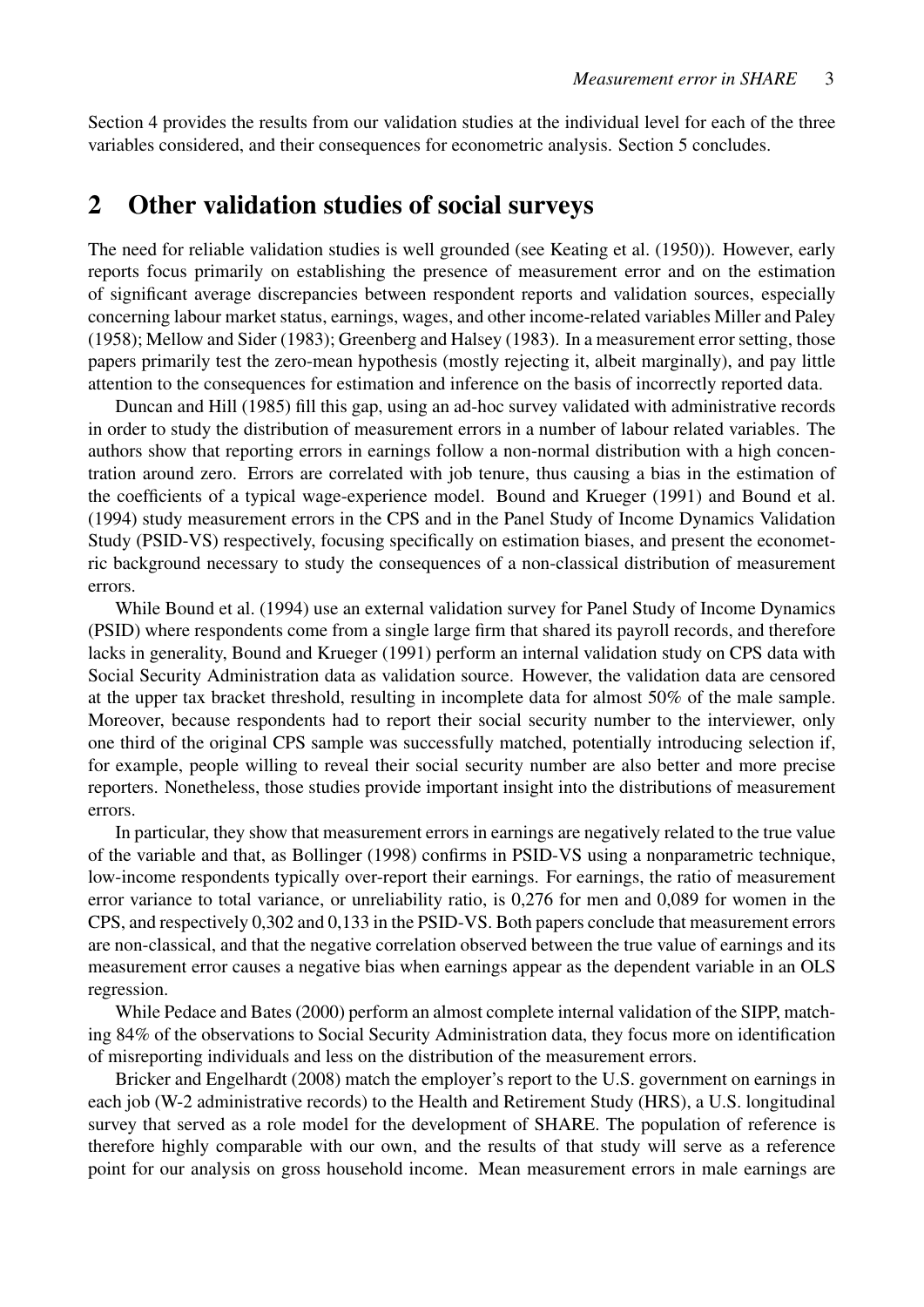#### 4 *P. Bingley and A. Martinello*

significantly positive in the 1991 wave of the Original Cohort of HRS, but are small (0.059 log points, or about \$1500). The variance ratio is 0.322, and the distribution of measurement errors is non-normal and highly concentrated around zero. The authors confirm the general finding of a negative correlation between measurement error and the true level of earnings. However, they do not find any correlation between measurement error in earnings and other variables typically used in econometric analysis.

Measurement error in income-related variables has been most extensively studied, but there are also examples of measurement error studies of labour market status and schooling. [Poterba and Sum](#page-28-12)[mers](#page-28-12) [\(1986\)](#page-28-12) underline the biasing effects of measurement errors in the reports of labour market status for the estimation of rates of labour market transitions and of labour market behavior in general. In particular, they show that when CPS respondents answer the same question about their labour market status a week after the official interview, 13% of those who reported being unemployed change their answer. [Kane et al.](#page-28-13) [\(1999\)](#page-28-13) focus on errors in self-reported education level, and develop a correction method to estimate returns to schooling. Notably, their method relies on the assumption that measurement errors in education are independent of earnings; we verify this assumption in our data.

While literature on measurement of education and labour market status simply underlines the existence of a measurement error problem, income and earnings validation studies depict non-classical measurement error and negative correlation between the error and the true underlying variable as stylized facts. In the remainder of our SHARE Denmark internal validation study we describe the extent and nature of measurement error for schooling, employment status and gross income.

## <span id="page-4-0"></span>3 Linkage and descriptive statistics

SHARE is a longitudinal survey that collects data across 19 European countries overall. By wave four, SHARE reports information from 150,000 interviews of 86,000 persons across all waves, and is one of the most extensive surveys on the elderly population worldwide [\(Börsch-Supan et al., 2013\)](#page-28-14). We focus on the first wave of SHARE Denmark, which interviewed in 2004 a representative sample of residents of Denmark aged fifty or more (main respondents) and their spouses for a total of 1707 individual respondents. Our validation source is public administrative register data, which provide official information on demographics, socio-economic status and tax reports for the years 2003 and 2004.

To initiate the first wave of SHARE Denmark, a random sample of individuals aged 50 and above was drawn from the Central Person Register. This database contains vital statistics and current address for the population of residents of Denmark and each individual is indexed by a unique social security number (CPR). Sampled individuals in this register who agreed to be interviewed entered in the SHARE Denmark sample. As a consequence, CentERdata – SHARE's data-managing institution – is able to link each selected respondent with the associated Danish social security number. Data confidentiality requirements are such that only the data collection and survey agencies and Statistics Denmark observe social security numbers. We have access to unique individual identifiers in order to conduct our analysis but do not know the actual social security number ourselves.

SHARE surveys the sampled individuals and their spouse. However, the data collection agency only knows the CPR of sampled individuals, but not their spouse. We link spouses according to a cohabitor identification number (CNR) created by Statistics Denmark. This is generated for adults sharing the same address at time of interview who are married to each other or are in a registered partnership together. Non-registered cohabiting couples share a single CNR number only if they are of opposite gender, their age differential is less than fifteen years, and no other adult lives at the same address. Using the CNR we can obtain CPR of non-sampled spouses who were also interviewed. We retrieve administrative records for 1670 of the 1707 individual respondents, corresponding to 97% of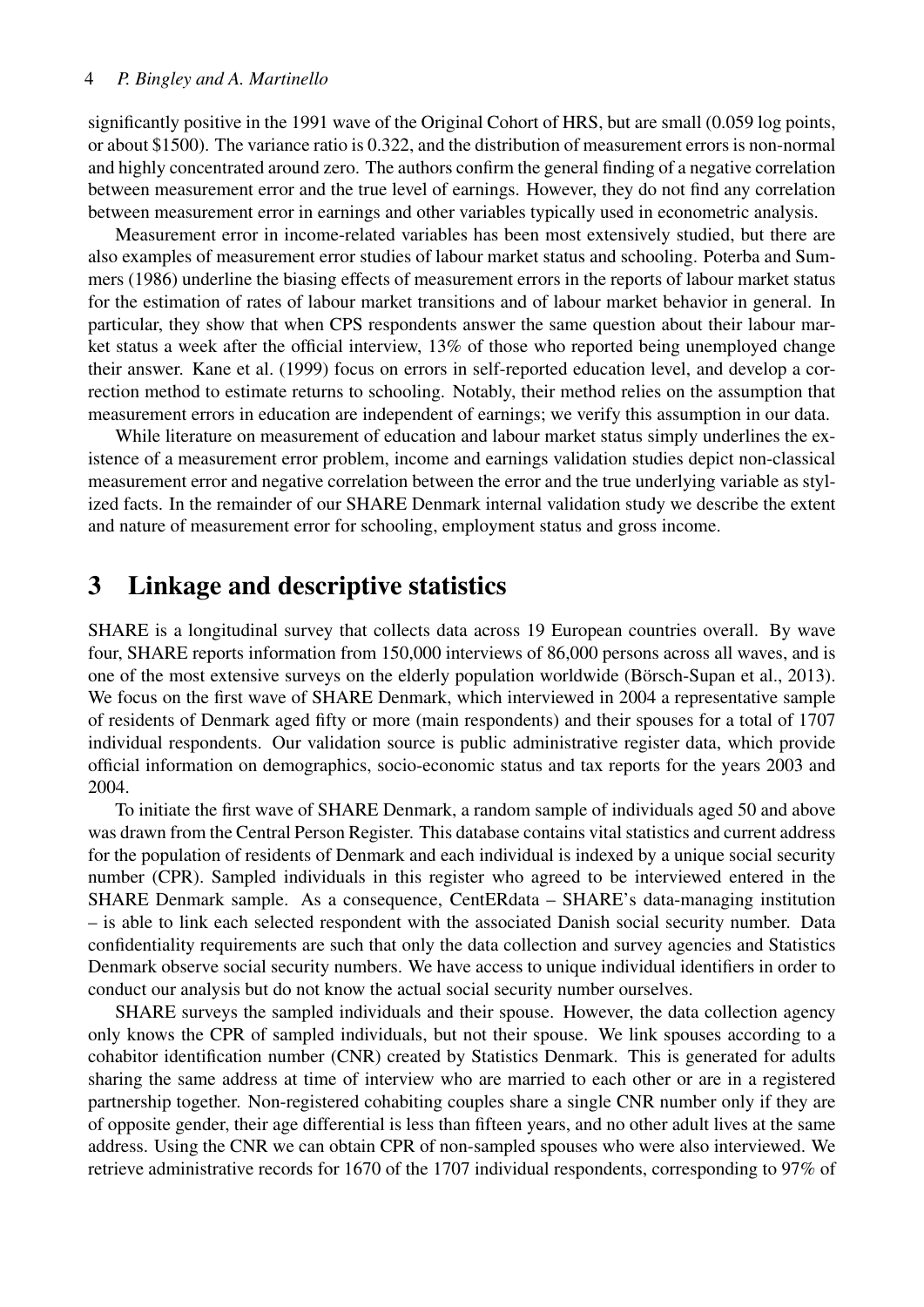the first wave of SHARE Denmark. Of the 37 observations we cannot match, 21 are spouses that have been interviewed in SHARE, but do not appear in the registers. In the remaining 16 observations (14 households) we cannot identify the main respondent.

SHARE collects a wide array of information, from health to employment status. In this paper we concentrate on education level, labour market status and income, as they are among the most commonly used variables in socio-economic analyses. In particular, we study gross household income in order to minimize reporting errors among different sources of income (e.g. financial and labor income).

Not all data collected in SHARE is first party reported. In most modules, if a respondent cannot answer, information is gathered though a proxy interview. In our analysis we do not distinguish among respondent and proxy interviews, as our aim is to assess general measurement error in SHARE Denmark. While proxy interviews could play a role in the magnitude of measurement errors, such a hypothesis is challenging to test convincingly, given that for the demographics and employment and pensions modules, first party response rate is above 90% for most countries. In the complete first wave data, first party response rate ranges from 90% in the Netherlands to 97.7% in Switzerland in the demographics module, and from 84.4% in Belgium to 96.6% in Austria. Excluding Israel, interviewed in 2005 and 2006, Denmark is the median country by aggregated first party response rate in both modules (96% in the demographic module, 93.4% in the employment and pensions module).

Income data may have yet another source of measurement error. Whenever the respondent cannot provide a precise assessment of income in the previous year, an unfolding sequence of bracket questions starts. Given this information, SHARE provides multiple imputations for the respondent's income (for details on the imputation procedure see [Christelis, 2011\)](#page-28-15). In the following analysis we aggregate multiple imputations by respondent, and we use their average as if it was a non-imputed response. Such a procedure gives unbiased estimates of mean outcomes, but underestimates the standard errors of the estimators using the imputed data. This issue is irrelevant for the remainder of this section, where we describe the data by a three-way comparison between aggregates from SHARE Denmark data, Register data using a linked sample, and aggregates from Register data using the whole Danish population aged fifty or more. However, the bias in standard errors is relevant in Section [4,](#page-13-0) where we assess measurement errors at the micro level and we test whether they can be considered classical. We continue the discussion on imputed data in Section [4.](#page-13-0)

The SHARE questionnaire asks for the highest level of education attained. As we show in the appendix, given the possible answers available to the respondent in the SHARE questionnaire, we use 1997 ISCED coding to collapse education into three categories indicating whether an individual has a low (0-2 ISCED scale), medium (3-4) or high (5-6) level of education.

Our source of validation for education are official registers used by the Danish administration. The central registration of education in Denmark began with the general population and housing census which was undertaken on November 9th, 1970. It was mandatory for all residents of Denmark to respond and use CPRs for identification. The census asked 13 questions about housing and 13 about persons, of which 3 were about schooling. These were under the heading "Education and vocational training status". The first question was about education or vocational training in progress. The second was about completed schooling. The third was about completed education or vocational training [\(Statistics Denmark, 1977\)](#page-29-0). Full text of the questions is presented in an appendix. Five pages of instructions were followed for the coding of the education responses, with the objective of placing the written responses to each of the three education questions into a 3-digit coding frame.

After the census, information on education level has been recorded by a third party, typically the institution providing the educational qualification. Therefore, the information on education for individuals who obtained a qualification when the registers were in place was updated accordingly.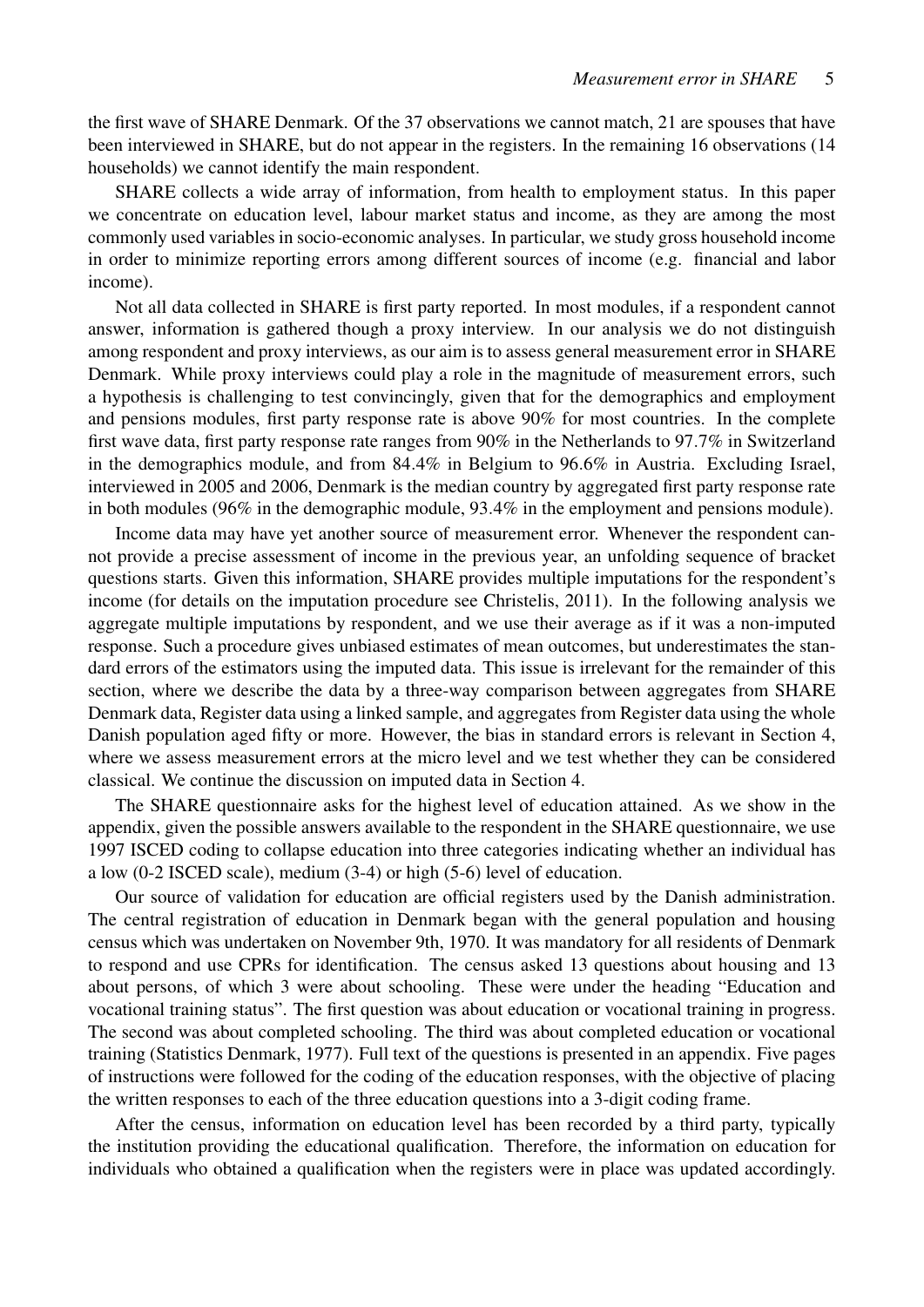Most of the SHARE Denmark sample has a census-based administrative record of schooling. The proportion with a census-based record increases with age, respectively 22, 78 and 97% of 50, 60 and 70 years old in 2004.

Figure [1](#page-7-0) shows aggregates for the three comparison samples, by gender and age cohort. All three samples exhibit both the same pattern of decreasing education level with age and a sharp educational differential between genders, especially at older ages. SHARE Denmark overestimates the proportion of individuals with a high-level education, and underestimates the proportion of individuals with a low level education. Together with the discrete nature of the education variable, this unbalance implies that the direction of the measurement error depends on the value observed in the register data. Namely, we observe more often individuals reporting a higher level of education than that reported in the registers than the other way around.

Because after the 1970 census any additional qualification received from a Danish institution had to be reported to the Ministry of Education by a third party, such discrepancy cannot be due to individuals acquiring further degrees over time, unless obtained abroad. However, only three individuals in our sample declare, while answering to the SHARE questionnaire, to have acquired any degree abroad. Therefore, while the linked SHARE Denmark sample does not differ much with respect to the whole Danish population, we expect a negative correlation between measurement error and true level of education in the SHARE Denmark sample.

We repeat a similar analysis in Figure [2,](#page-8-0) where we group labour market status into three macrocategories that, given the age of our sample, cover the main alternatives. Retirees and workers, which comprise both employed and self-employed respondents, constitute the great majority of our sample for both genders and for each age category. Therefore, we group all other labour market statuses recorded in SHARE data together, notably unemployed and homemakers.

As in Figure [1,](#page-7-0) the upper pane shows aggregates for genders, the middle pane for females only and the lower pane for males only. Again, the age pattern in all three samples is the same: the great majority of respondents aged between fifty and sixty are in the labour market, while soon after sixty-five almost everyone is retired. Most transitions from work to retirement take place as expected between sixty and sixty-five. The three samples are similar, and while SHARE Denmark slightly overestimates the "other" category, the figure does not indicate substantial bias.

As our linkage procedure relies on registered household composition, the setting of our analysis changes when we consider gross household income, shifting the focus from the individual to the household: according to the administrative registers, 117 of the respondents that SHARE records as singles have a co-habiting partner that is not indicated in the household grid in SHARE data. As the information we use for defining couples is constructed on the first of January, some of these missing observations might be caused by deaths before the time of the interview. Others can be due to imprecision in the CNR indicator. For example, if two individuals of different gender have been cohabiting for more than one year, but are not part of the same household, we would consider them anyway as a couple. While this does not create any problem for individual measures, it can bias the analysis conducted for household aggregates. Therefore, we define the sample as "enlarged" when we aggregate the unreported missing spouses and impute for them the SHARE gross household income that the respondent declared; as "small" (and consistent), where we drop the 117 respondents for whom SHARE does not report a spouse. We present some general results for both the enlarged and the restricted, consistent sample, but use the restricted sample for the main analysis on gross household income.

SHARE provides gross household income as the sum of different income sources (pension benefits, employment, capital etc., see the appendix for details) for the two interviewed members of the household. Accordingly, we aggregate the reported value of income in the tax registers for each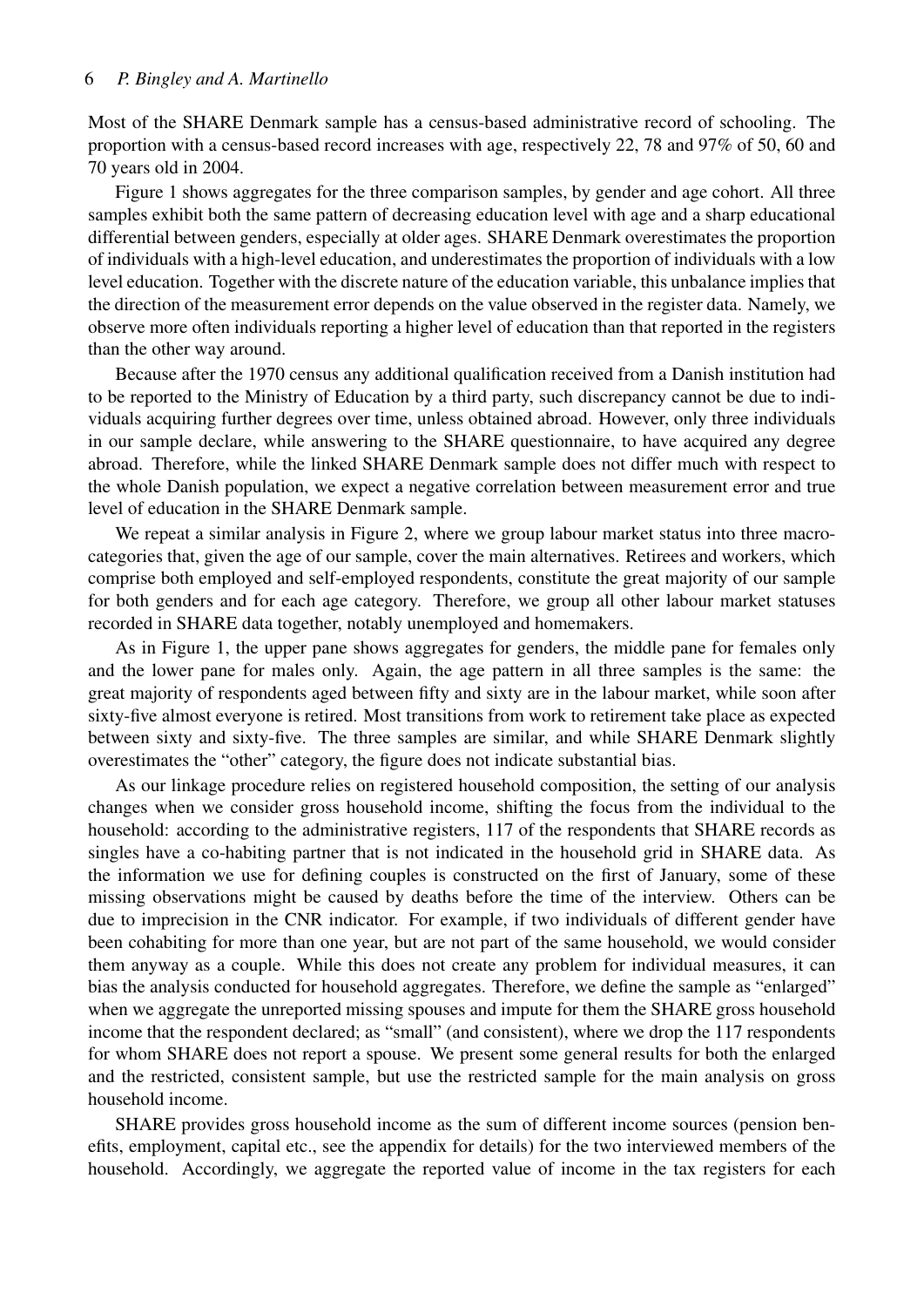<span id="page-7-0"></span>





Education levels: low =  $\{0,1,2\}$ , medium =  $\{3,4\}$ , high =  $\{5,6\}$ , ISCED scale Fig. 1: Education level by age group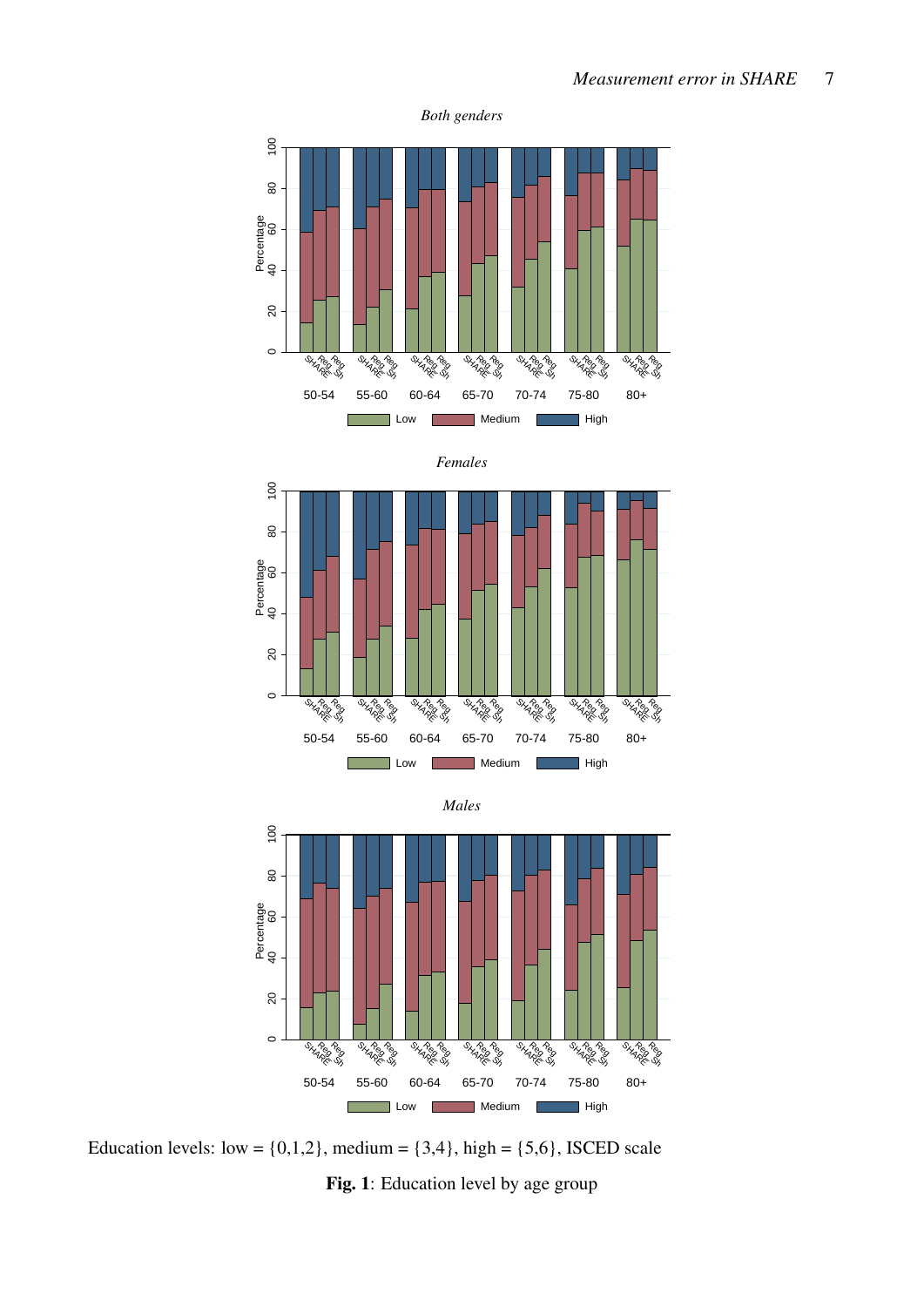<span id="page-8-0"></span>







Fig. 2: Labour market composition by age group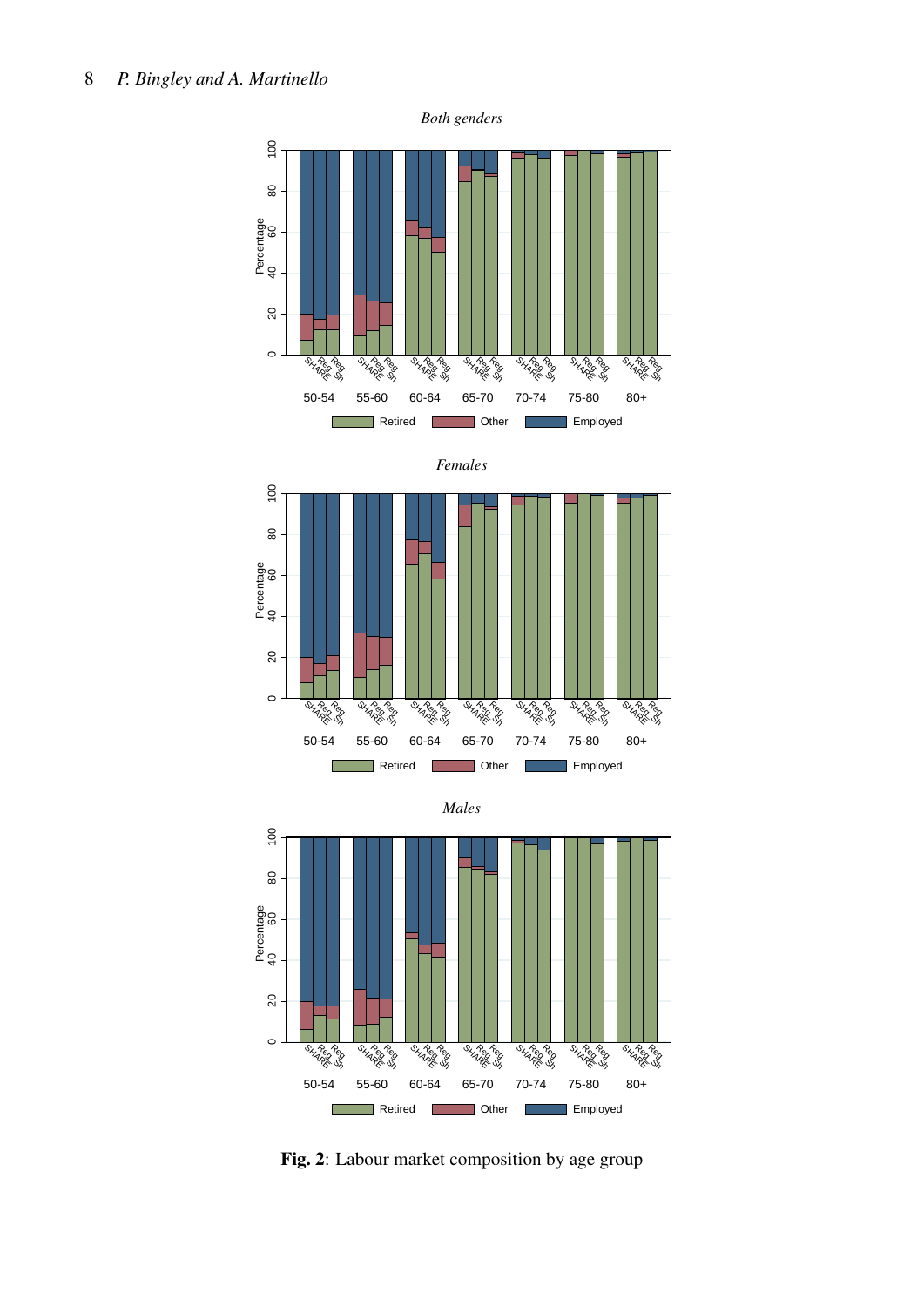

<span id="page-9-0"></span>

*SHARE sample: 1786 (main respondent's answer reported for both members)*



Fig. 3: Gross household income, averages by age group

member of the household. Figure [3](#page-9-0) shows average logarithms of gross household income in SHARE Denmark and register data by age group. We use logarithms, following [Bound and Krueger](#page-28-2) [\(1991\)](#page-28-2), because reporting errors in income are likely to be heteroskedastic in levels. The upper pane shows averages for the small sample, for which SHARE interviews the co-habiting partner of the main respondent observed in the registers. The lower pane shows averages for the enlarged sample, where we include both partners as we observe them in the registers, and we impute the main respondent's answer about gross household income to both observations. By doing this operation, we implicitly assume the main respondent considered the income of the non-interviewed partner when reporting household income values. The figure does not show evident patterns in averages across ages. Previous studies showed, if any, a negative correlation between measurement error and income.

Figure [4](#page-10-0) averages log-income by both age and education categories. As in Figure [3,](#page-9-0) we report averages for both small and enlarged samples.

The patterns that Figure [4](#page-10-0) exhibits for average income on education level and age cohort correspond closely in SHARE Denmark and register data. Educational differentials are consistent in both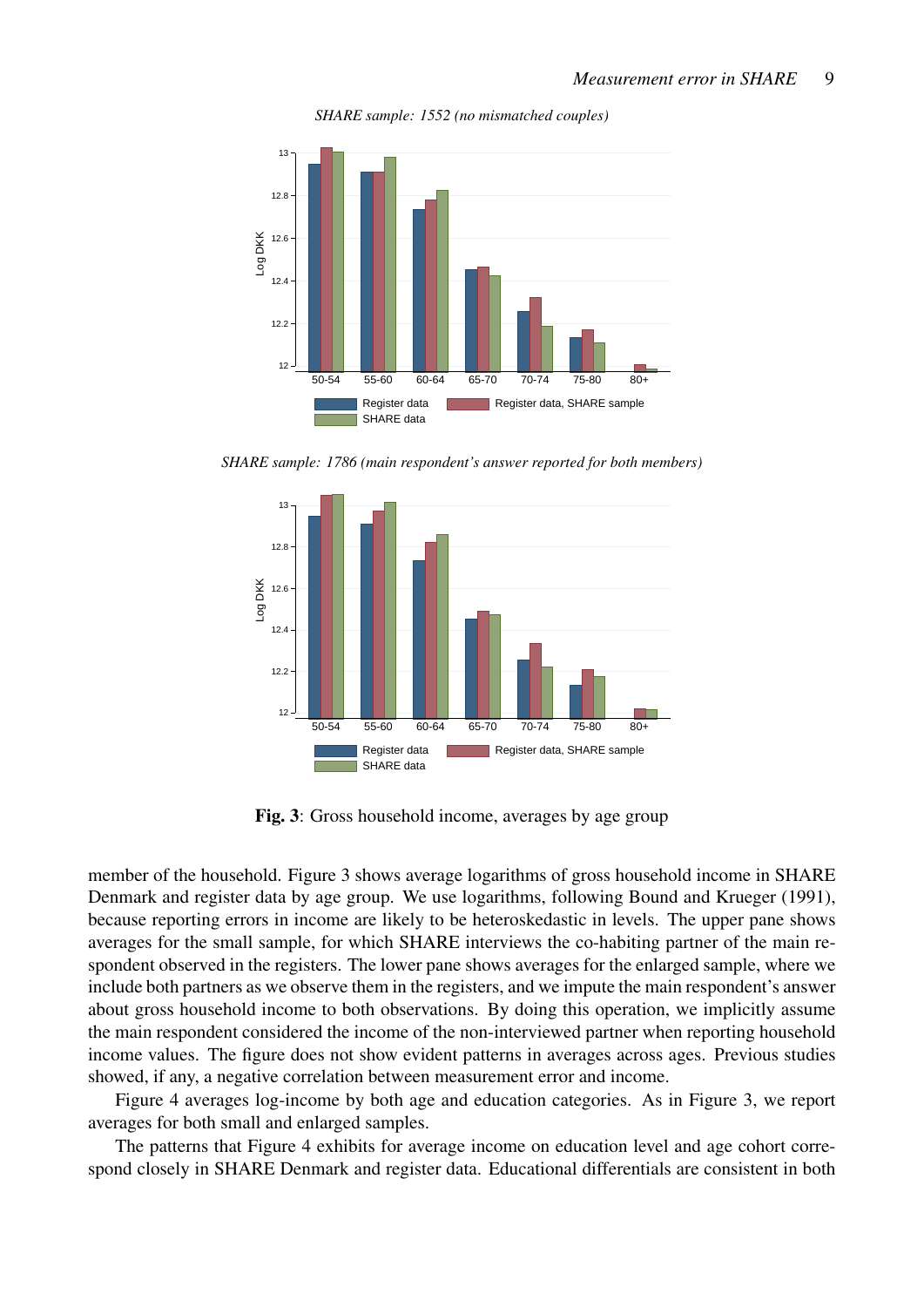<span id="page-10-0"></span>

*SHARE sample: 1552 (no mismatched couples)*

*SHARE sample: 1786 (main respondent's answer reported for both members)*



Fig. 4: Gross household income, averages by age group and education level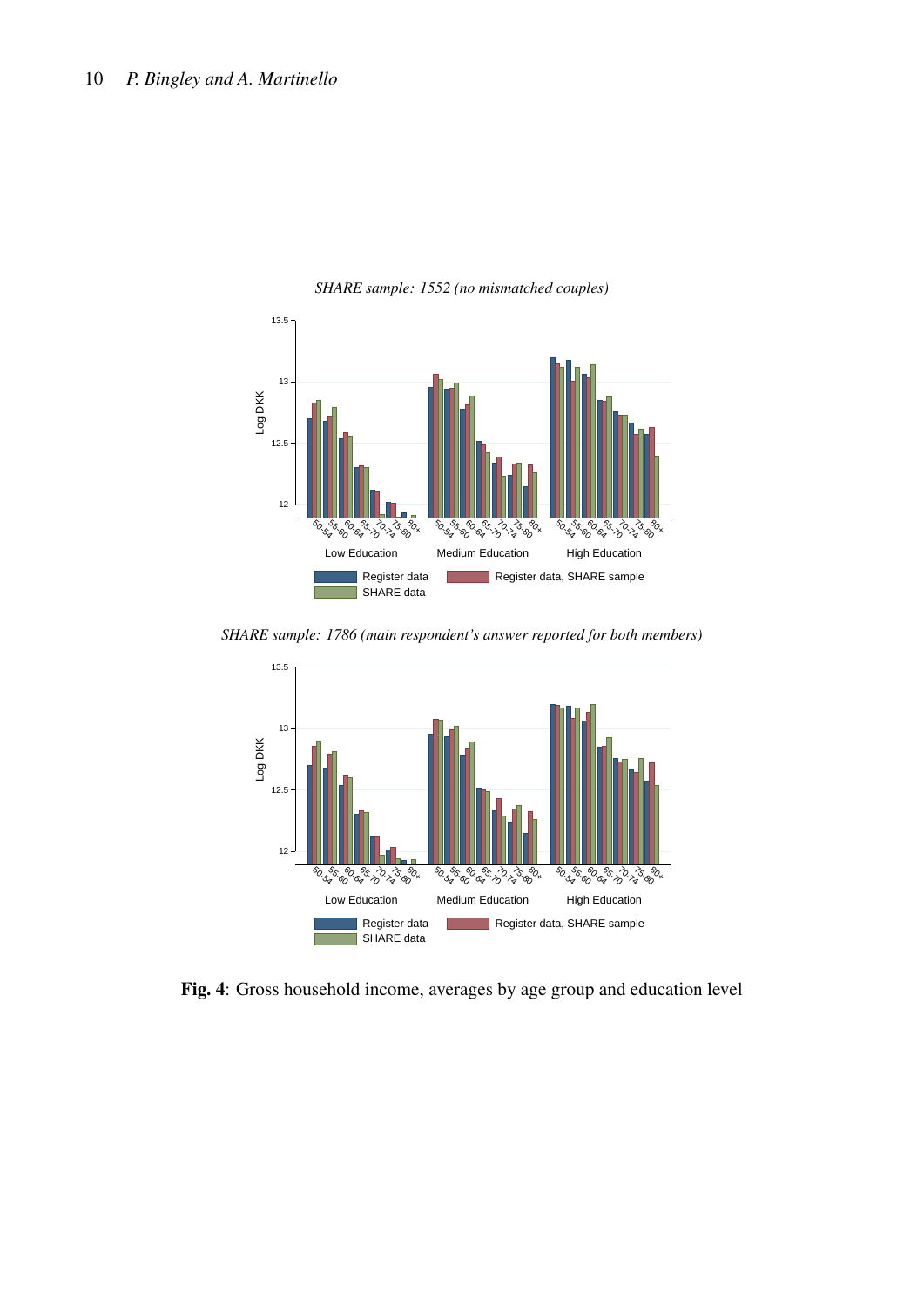<span id="page-11-0"></span>

<sup>†</sup> The labour market status considered for households is that of the household member contributing the most to household income.

Fig. 5: Gross household income, distribution by labour market status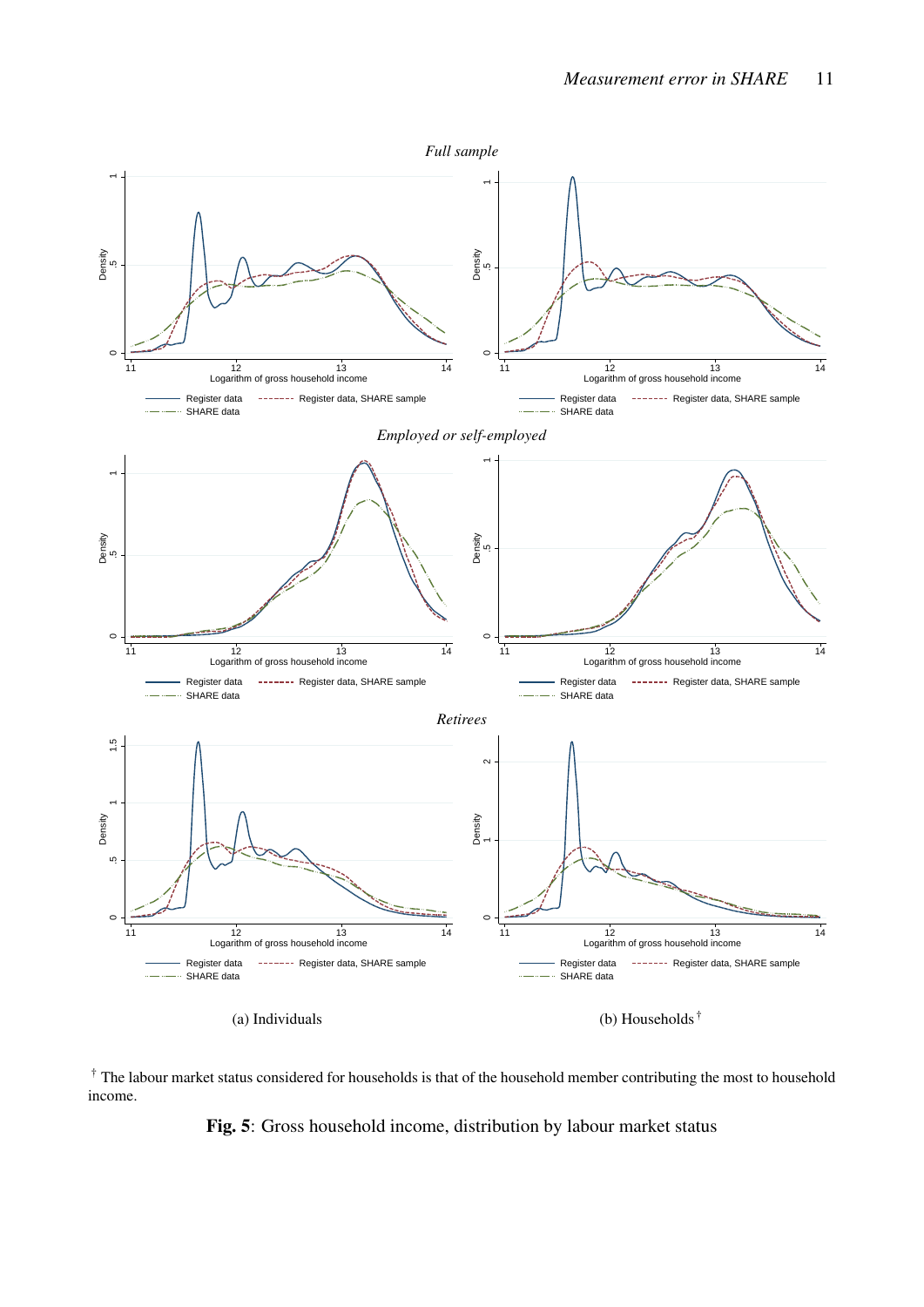<span id="page-12-0"></span>

† The education level considered for households is the highest observed in the household.

Fig. 6: Gross household income, distribution by education level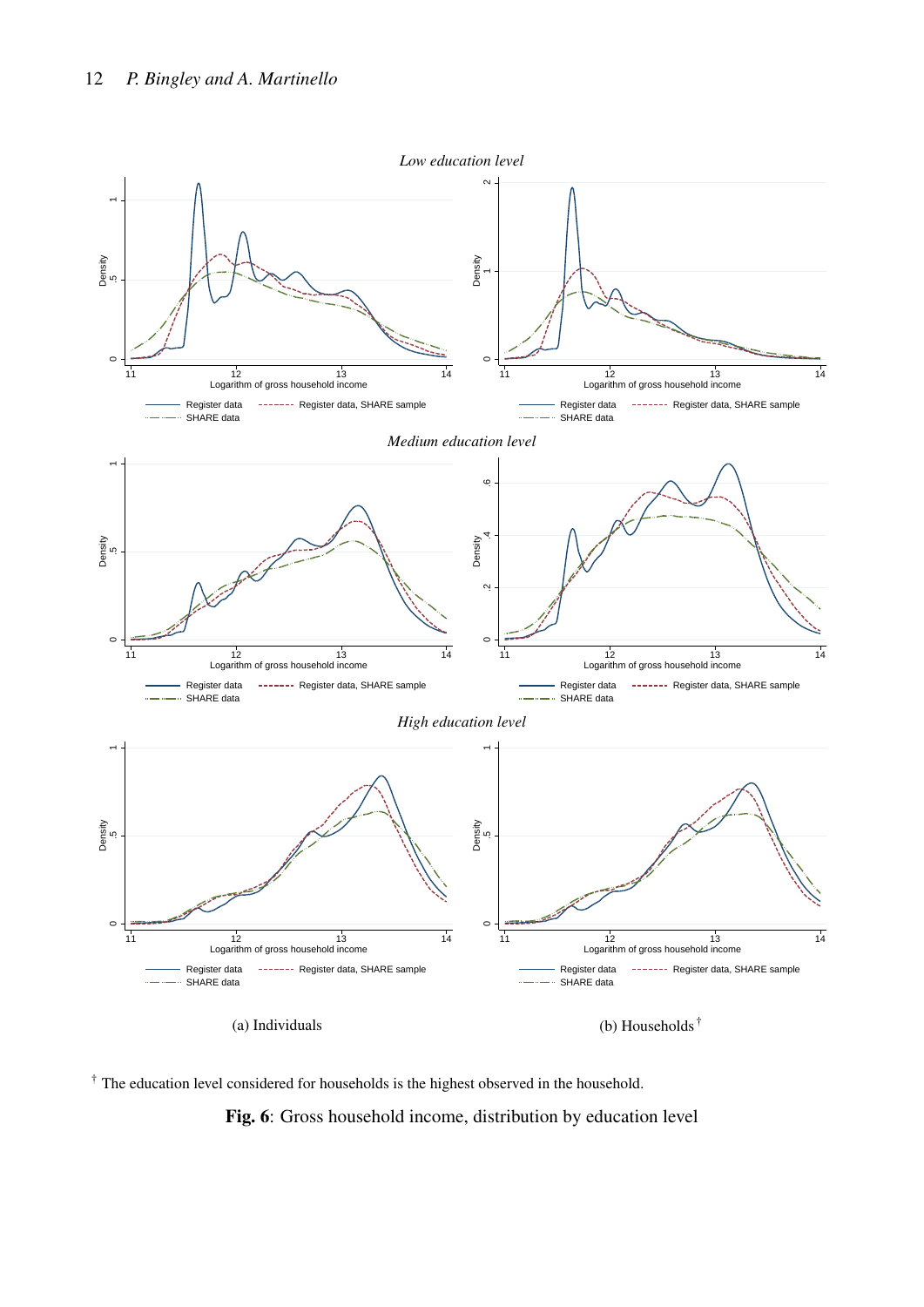data sources, and persist—or intensify—at older ages. Figure [4](#page-10-0) shows no evident correlation between logs of household income and its associated measurement error.

Figures [5](#page-11-0) and [6](#page-12-0) plot kernel density estimates for the restricted and consistent samples. In both figures the left column treats data at the individual level, while the right column groups data at the household level. Spikes are apparent in the register population sample only because of the much higher number of observations, bandwidth being equal. These spikes correspond to levels of yearly benefits from old age pension (folkepension and ældrecheck), for singles and married couples (respectively 117,024 DKK, or 15,729  $\epsilon$ , and 174,168 DKK, or 23,409  $\epsilon$ ). Otherwise, there are no substantial differences between the two columns.

Figure [5](#page-11-0) classifies data by labour market status; Figure [6,](#page-12-0) by education level. For household grouped graphs, we use the labour market status of the member contributing the most to household income, and the highest education level observed among partners. Both figures show similar patterns in correlated categories. For retirees and individuals with a low level of education gross household income is more concentrated in the left part of the graphs, around minimal pension benefit and minimum wage levels. Bunching is more pronounced around pension benefits for the retired and for those with less schooling, who are more likely to be from older cohorts and retired. Generally, the distribution obtained using SHARE Denmark data is more spread than that obtained with register data, but data masses are consistently estimated. The difference in distributions is consistent with the hypothesis of additive measurement error, as the survey data distribution flattens out compared to the administrative data.

## <span id="page-13-0"></span>4 Comparison of micro-data and measurement error

Typically, we would like to assess both the magnitude of the measurement errors and whether they satisfy the usual assumptions on their distributions. However, assessing the magnitude of errors for categorical variables such as education and labour market status is challenging. Even if education, unlike labour market status, is treated as an ordered variable, a traditional error measure designed for continuous variables would be inaccurate and hardly comparable. Instead, following the norm in the measurement error literature, we define misclassification as whenever SHARE Denmark and register data report different values of a categorical variable for the same individual.

We focus on the identification and frequency of misclassification for education and labour market status. Following [Pedace and Bates](#page-28-3) [\(2000\)](#page-28-3), we study the probability of misclassification for both education level and labour market status with a probit model. In all the models where education, labour market status or gross household income enters as independent variables we use register data values. Moreover, we test for precision of individual reports of education level by fitting an ordered probit model on SHARE-defined education categories, with register data entering the model as independent variables. In this way, we are able to test whether the underlying continuous variable for education levels is uncorrelated with other variables, given the administrative record of education.

We study measurement errors in gross household income in a more standard way. Here we recall some standard results from the measurement error literature. Following the notation of [Bound et al.](#page-27-3) [\(1994\)](#page-27-3), we assume that while the true model is

$$
Y = X\beta + \varepsilon,\tag{1}
$$

income is measured with error according to

$$
\tilde{X} = X + u,\tag{2}
$$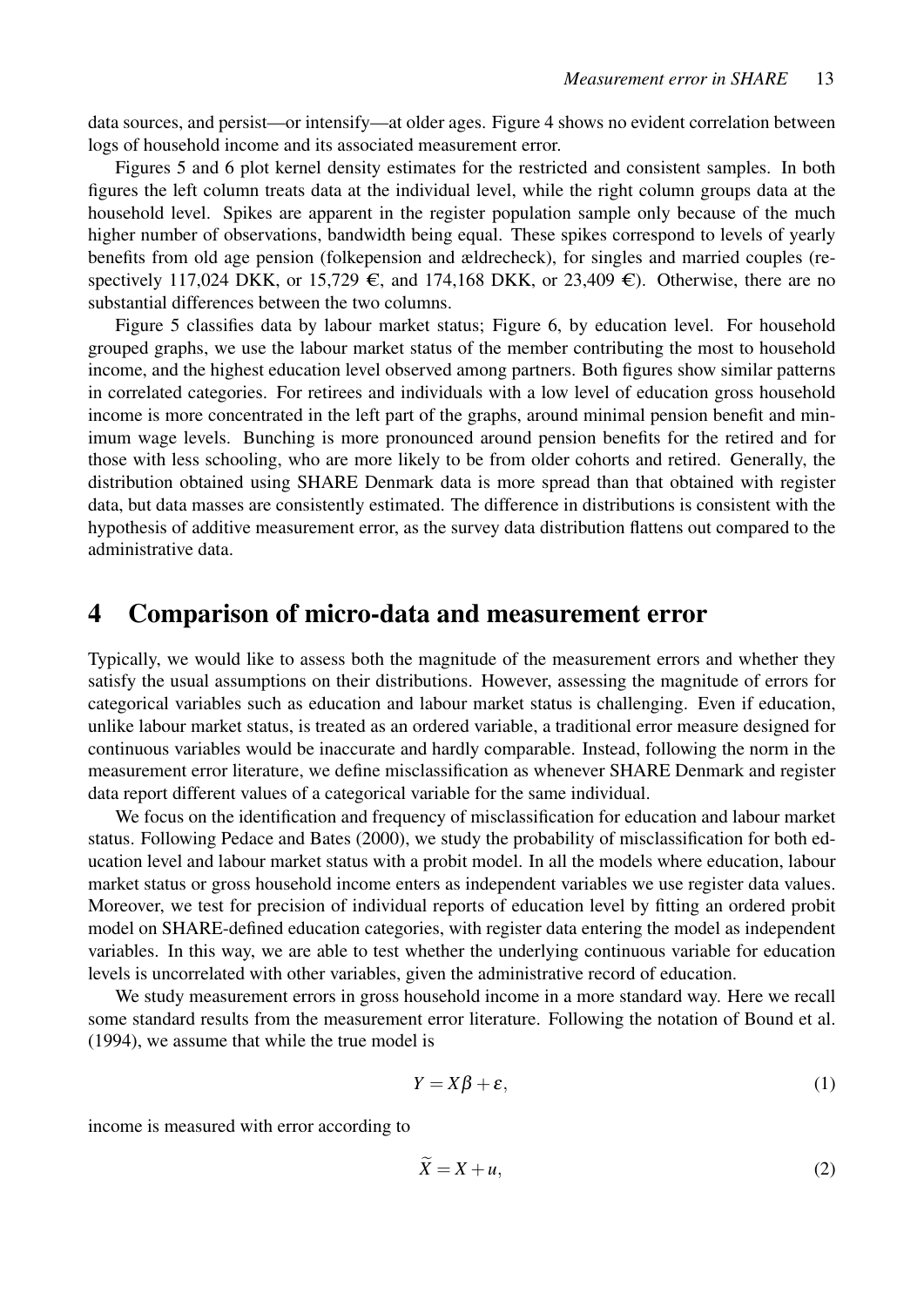or

$$
\widetilde{Y} = y + v \tag{3}
$$

if income enters the model as a dependent or independent variable respectively. In other words, we assume an additive measurement error model.

As previously mentioned, the usual assumptions on measurement error (*u* or *v*) are independence of the true variable and zero correlation with other variables in the model (and with their specific measurement error). In general, even if these assumptions are satisfied, when the incorrectly measured variable is an independent variable, measurement error causes an attenuation bias. When the incorrectly measured variable is a dependent variable, there is a loss in efficiency.

Other forms of bias may occur when those assumptions are not satisfied. We define *b* as the coefficient from the model biased from measurement error, and we focus on the two possible biases arising from the correlation of the measurement error with the true value of the variable.

First, consider a model where income is the only independent variable, the dependent variable is measured without error and, for simplicity,  $\beta > 0$ . The independent variable bias is

<span id="page-14-0"></span>
$$
\frac{\beta - b}{\beta} = \begin{cases}\n\frac{\sigma_u^2}{\sigma_X^2 + \sigma_u^2} & \text{if } Cov(X, u) = 0 \\
b_{u\tilde{X}} & \text{if } Cov(X, u) \neq 0\n\end{cases},
$$
\n(4)

where  $b_{\mu\tilde{\chi}}$  is the coefficient from the regression of *u* on the measured variable *X*. If measurement errors are uncorrelated with the true variable *X*, then the proportional bias equals the ratio of variance due to measurement errors over the total variance. In other words, measurement error causes an underestimation of the true  $\beta$  of the model.

Second, if only the dependent variable is measured with error, a dependent variable bias in the estimation of the coefficient  $\beta$  occurs only if the measurement error *v* is correlated with the true variable *Y*, and it is equal to the coefficient from the regression of *v* on the true variable *Y*,  $b_v$ .

For gross household income we therefore test for existence of both types of bias, measure *bvY* and  $b_{\mu\tilde{\chi}}$ , and study their magnitude. We then test for correlations between measurement errors and other variables typically used in empirical models. Finally, we provide empirical evidence of the consequences of measurement error bias with both simulated and real data. Because of the way we treat imputed income values (see Section [3\)](#page-4-0), whenever we use SHARE Denmark income data, the standard errors associated with the estimators will be downward biased. As our goal is to test whether measurement errors are independently distributed, not accounting for imputed values works against us, in the sense that if we accept the hypothesis of independence under conservative standard errors, we would definitely accept it if we corrected confidence intervals for multiple imputations.

The remainder of this section determines the magnitude of measurement errors in SHARE Denmark data and studies their distributions. We conduct separate analyses for education, labour market status and gross household income in the next sub-sections.

#### 4.1 Education

We divide both SHARE Denmark and administrative data in the three education categories defined in Section 3 (low, medium and high education). The first row of Figure [7](#page-15-0) illustrates the frequency distribution of the education variables for the 1545 observations for which neither register nor SHARE Denmark data are missing. The sizes of the scatters represent the relative percentage of each cell, by SHARE Denmark (a) and register data (b).

Overall, 27.4% of the sample exhibits different values of education in the two datasets. Most of misclassified individuals (84.9%) report a higher education level in SHARE Denmark than the one we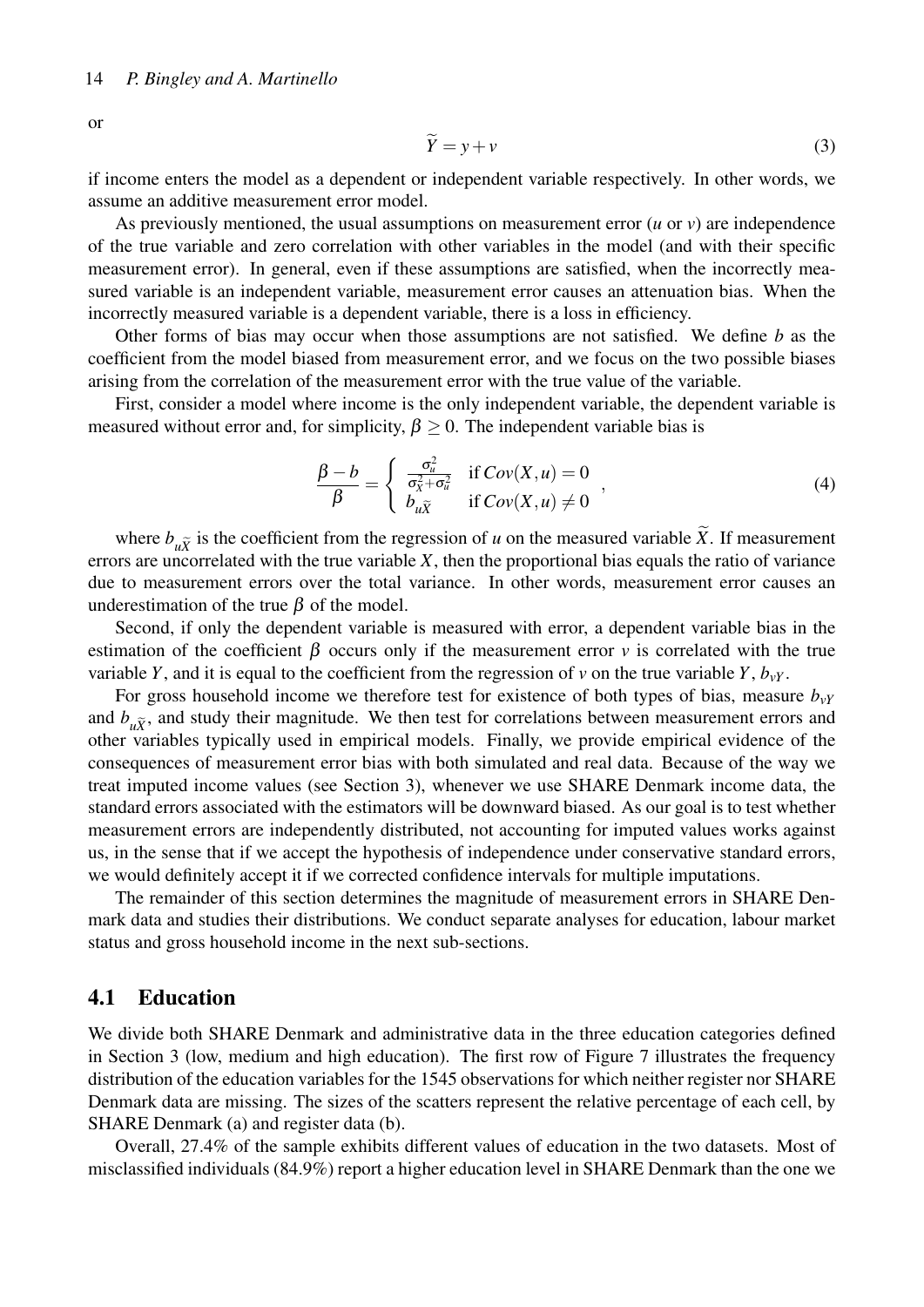<span id="page-15-0"></span>

(a) Percentages by SHARE Data (rows) (b) Percentages by Register Data (columns)

Numbers indicate cell counts, circle size represents proportion of the sample

Fig. 7: Education level correspondence, by gender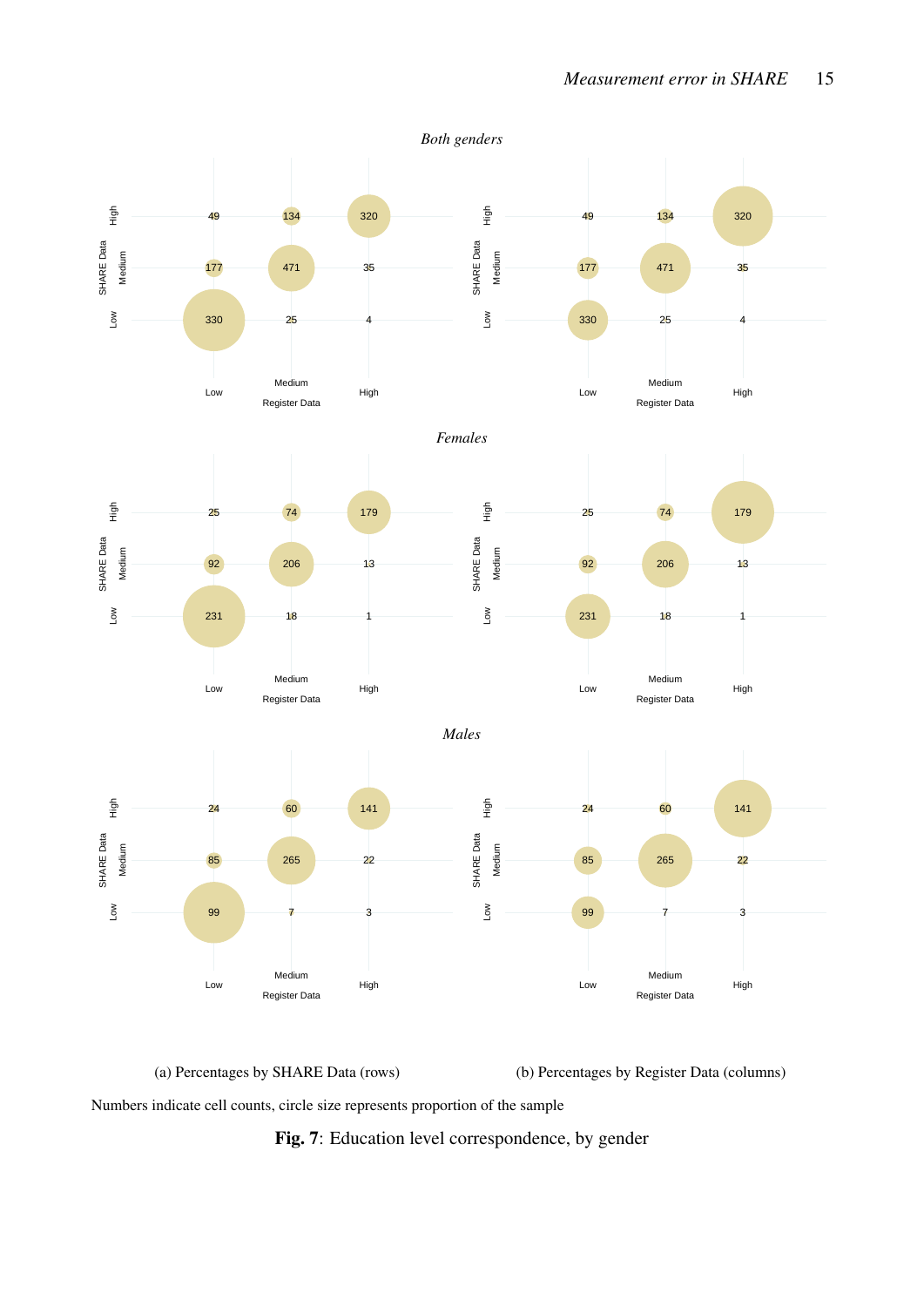#### 16 *P. Bingley and A. Martinello*

observe in the registers. More than 50% of misclassifications have a low level of education according to registers, while less than 10% has a high level of education. The distribution of those variables suggests a negative relationship between measurement errors and education levels.

The second and third rows of Figure [7](#page-15-0) divide observations by gender. Grouping individuals by register data categories shows that poorly educated males misreport their education level more than 50% of the time. However, even though the percentage of misclassified males is slightly higher, the gender differential is not significant according to a two-sample test of proportions (z-stat. = 0.83).

It is useful to identify the typical characteristics of individuals who are most likely to misreport levels of education. We therefore fit a probit model on misclassification to test for the presence of systematic correlations with the occurrence of measurement error. The first column of table [1](#page-17-0) reports the estimated coefficients of this model.

As expected, as the true level of education increases, the frequency of errors is significantly lower. Whether the cause of this negative correlation is the higher precision of more educated individuals or simply the attempt to conceal low levels of education is unclear. However, we know that gross household income is positively associated with the probability of misclassification, and that this positive relation is weaker for highly educated individuals. Therefore, the probability of misclassification is higher for high income, lower educated respondents, who more often report a higher level of education during SHARE personal interviews.

Column two of Table [1](#page-17-0) supports this finding. Here we study the probability of reporting a higher level of education than that registered, and we therefore exclude highly educated individuals from the sample. Not surprisingly, high income and low education significantly affect the probability of positive misclassification as well. This finding suggests that the correlation between measurement error and the true level of the variable can be a source of measurement error bias.

However, there is no evidence that the probability of misclassification relates systematically to other variables commonly used in socio-economic analyses. Both labour market status and gender do not have any influence on the probability of misclassification. Moreover, precision in personal education assessment does not decrease with age. Misclassification is independent of the majority of the most common control variables. Moreover, to check for dependencies across measurement errors, we add to the model a dummy indicating whether the respondent does not report the same labor market status as the one we observe in the registers. We show that misclassification in education levels is independent of misclassification in labor market status, supporting the hypothesis of classical measurement errors, independently distributed across variables.

Finally, we assess precision of SHARE Denmark responses by estimating an ordered probit model on SHARE categories using as independent variables register data categories and the same controls we use in the probit estimations. Ideally, one would like to observe significant coefficients for the true value of education and insignificant coefficients for the other variables, in support of the hypothesis that if there are measurement errors in the underlying latent variable, they follow an independent random process.

Column three of Table [1](#page-17-0) shows however that income correlates strongly with the underlying latent variable, and there is weak evidence for an interaction between levels of education and income. Nonetheless, neither age, gender nor labour market status influences measurement errors, indicating that, given income level, measurement errors are independent of many of the most common variables used in socio-economic studies.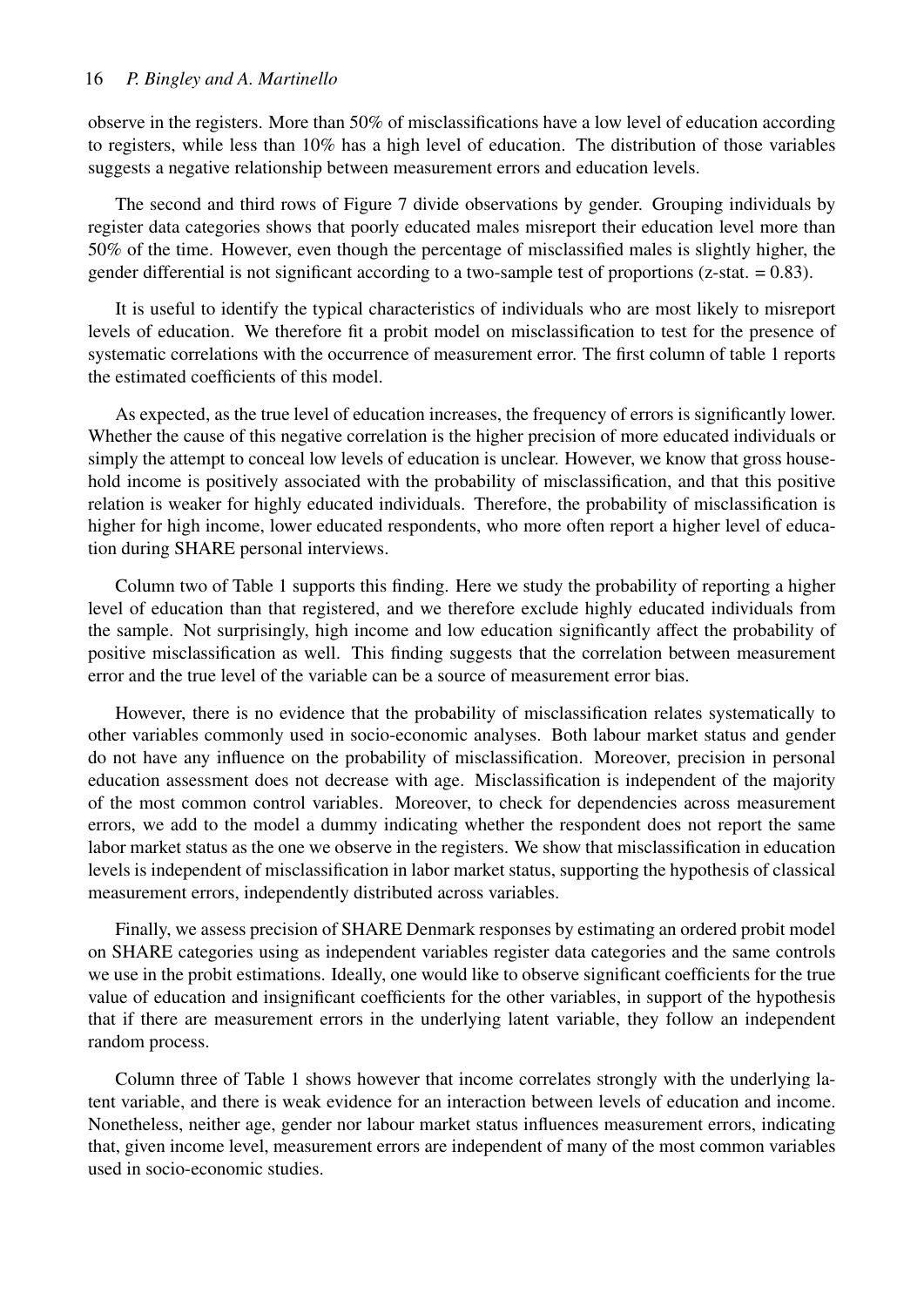<span id="page-17-0"></span>

|                          |             | Education   |             | Labor Market               |
|--------------------------|-------------|-------------|-------------|----------------------------|
|                          | Misclass.   | Upward B.   | O. Probit   | <b>Status</b><br>Misclass. |
| Medium education         | $-0.548***$ | $-0.714***$ | $1.162***$  | $-0.0706$                  |
|                          | (0.0831)    | (0.0854)    | (0.0789)    | (0.117)                    |
| High education           | $-0.999***$ |             | $2.852***$  | $-0.130$                   |
|                          | (0.113)     |             | (0.118)     | (0.144)                    |
| Income                   | $0.239***$  | $0.228**$   | $0.379***$  | $-0.139$                   |
|                          | (0.0869)    | (0.0897)    | (0.0790)    | (0.122)                    |
| Income×Medium ed.        | $-0.203**$  | $-0.0901$   | $-0.224***$ | $-0.135$                   |
|                          | (0.0958)    | (0.0972)    | (0.0855)    | (0.138)                    |
| Income $\times$ High ed. | $-0.556***$ |             | $-0.0894$   | $-0.0378$                  |
|                          | (0.124)     |             | (0.117)     | (0.149)                    |
| Employed                 | $-0.00542$  | 0.0792      | 0.135       | $-0.462***$                |
|                          | (0.111)     | (0.122)     | (0.100)     | (0.135)                    |
| Other                    | $-0.0696$   | 0.0494      | 0.158       | $0.740***$                 |
|                          | (0.180)     | (0.203)     | (0.161)     | (0.170)                    |
| Age                      | 0.000134    | $-0.00116$  | 0.000781    | $-0.0395***$               |
|                          | (0.00534)   | (0.00578)   | (0.00488)   | (0.00673)                  |
| Male                     | 0.100       | 0.107       | 0.0832      | 0.0575                     |
|                          | (0.0722)    | (0.0805)    | (0.0654)    | (0.0944)                   |
| Couple                   | 0.0492      | $-0.0308$   | $-0.135$    | $-0.205*$                  |
|                          | (0.0941)    | (0.104)     | (0.0851)    | (0.123)                    |
| Misreported LMS          | $-0.0198$   | $-0.0193$   | 0.0173      |                            |
|                          | (0.122)     | (0.135)     | (0.110)     |                            |
| Misreported educ.        |             |             |             | $-0.0148$                  |
|                          |             |             |             | (0.107)                    |
| Constant                 | $-0.214$    | $-0.110$    |             | $1.419***$                 |
|                          | (0.383)     | (0.415)     |             | (0.462)                    |
| Threshold 1              |             |             | $-0.0271$   |                            |
|                          |             |             | (0.351)     |                            |
| Threshold 2              |             |             | $1.849***$  |                            |
|                          |             |             | (0.355)     |                            |
| Observations             | 1542        | 1184        | 1542        | 1542                       |
| Pseudo- $R^2$            | 0.0732      | 0.0519      | 0.332       | 0.112                      |

#### Tab. 1: Education and labour market status misclassification

<sup>∗</sup> *p* < 0.1, ∗∗ *p* < 0.05, ∗∗∗ *p* < 0.01; standard errors in parentheses

Estimated coefficients from binomial probit models in columns 1, 2 and 4, and from an ordered probit model in column 3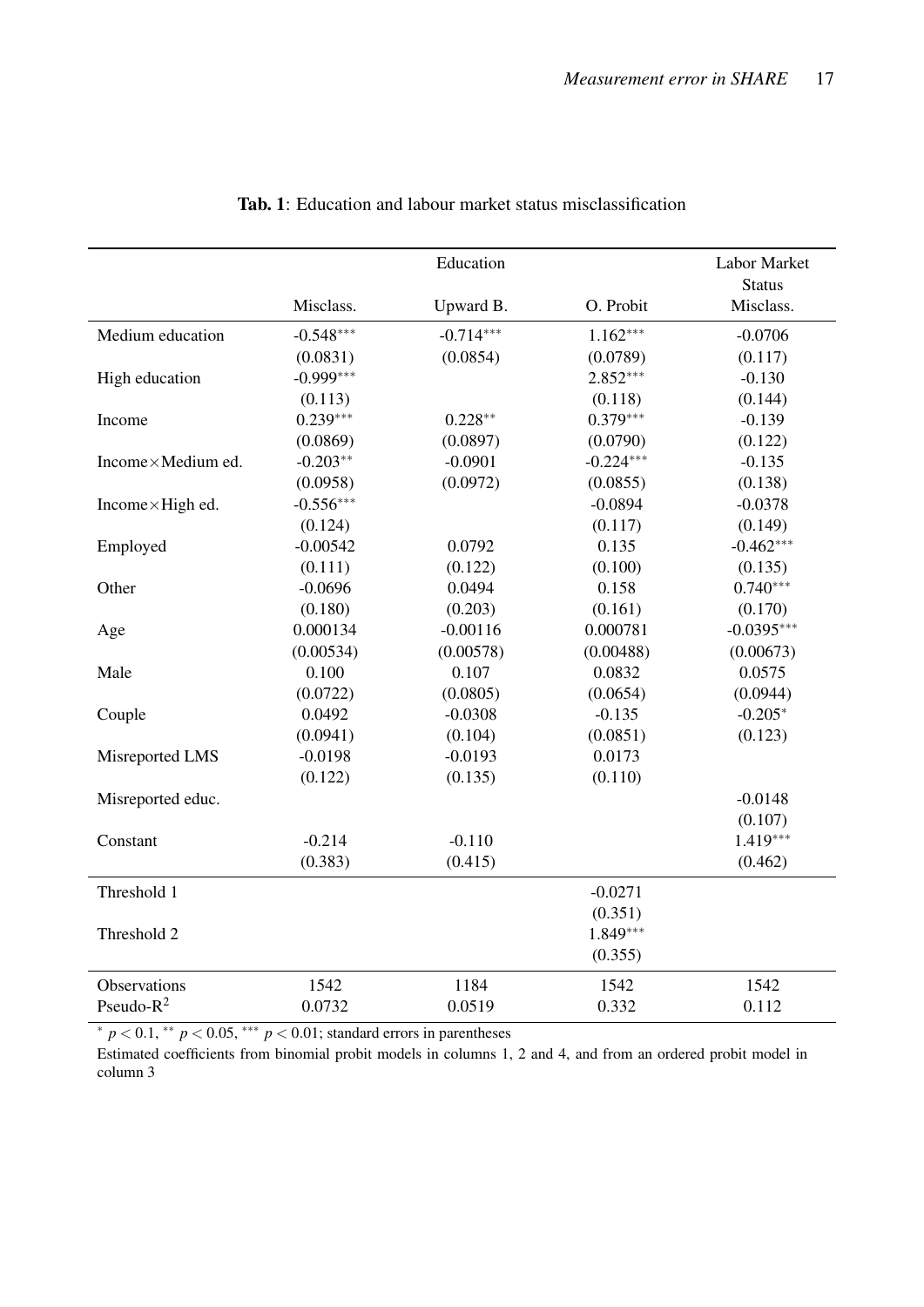#### 4.2 Labour market status

Labour market status is an unordered variable, and the correlation between the true variable and measurement errors is hard to quantify. Thus we will focus solely on identification of misclassification and to what extent it can be predicted.

We group respondents as outlined in Section 3. The connection between SHARE Denmark and register data is not strong: while administrative registers offer a detailed coding of the socio-economic status of residents of Denmark from income tax and transfer registers, SHARE respondents assess their own labour market status, choosing between employment, retirement, unemployment, disability or permanent sickness and homemaking.

Therefore, we would expect measurement errors to play an important role in individual assessments, especially because the boundaries between retirement and other states such as unemployment and homemaking may not be clear for individual respondents. Moreover, lack of precision in individual assessments might be correlated with demographics, such as education and age.

In fact, individuals assess their labour market status more precisely than their level of education. Figures [8](#page-19-0) and [9](#page-20-0) show the frequency distribution of labour market status, by SHARE Denmark (a) and register data (b), for the 1644 observations that responded to the labour market question in the SHARE questionnaire. Figure [8](#page-19-0) groups respondents by gender; Figure [9,](#page-20-0) by education level. Over 90% of employees and self-employed (henceforth employed) and retired correctly assess their labour market status, and there are no differences in misclassification by gender. As expected employees are more precise than retirees, but the difference is small (less than 3 percentage points) and not significant at the 95% confidence level according to a two-sample test of proportions (z-stat. =1.92).

People with other labour market states (e.g. unemployed, homemakers, permanently sick or disabled) are generally less precise: 33.7% of them – probably the ones in transition between states or subject to mixed welfare programs – declare themselves to be either employed or retired. However, according to register data, only 5% of the linked SHARE Denmark sample is neither employed nor retired.

The distribution of responses appears to be independent of both gender and education. In order to broadly identify the characteristics of misclassified respondents we fit a probit model of a misclassification indicator, using labour market status and other demographics as independent variables. Similarly to the findings for education, there is no evidence of correlation between misclassification in education and labor market status.

The fourth column of Table [1](#page-17-0) shows, as expected, that employed respondents are most precise, followed by the retired. Neither education nor gender has any influence on the probability of misclassification, but income affects it negatively. The distinction between retirement and other mixed states clarifies at older ages. The negative effect of age on misclassification is therefore not surprising.

#### 4.3 Gross household income

As in previous sections, we assume that (income) registers provide the true value (of household income). We acknowledge that the tax register can be subject to error, for example regarding income from company ownership. However, such income sources are likely to be uncommon in the SHARE Denmark sample, and are most likely dropped from the analysis when we exclude outliers. While in the data used for this project we cannot discriminate between income sources, we observe that in November 2004 the register based labour force statistics dataset records 55 respondents in our sample as at least partially self-employed. Excluding these observations does not have any significant impact on our characterization of measurement error in income (see appendix).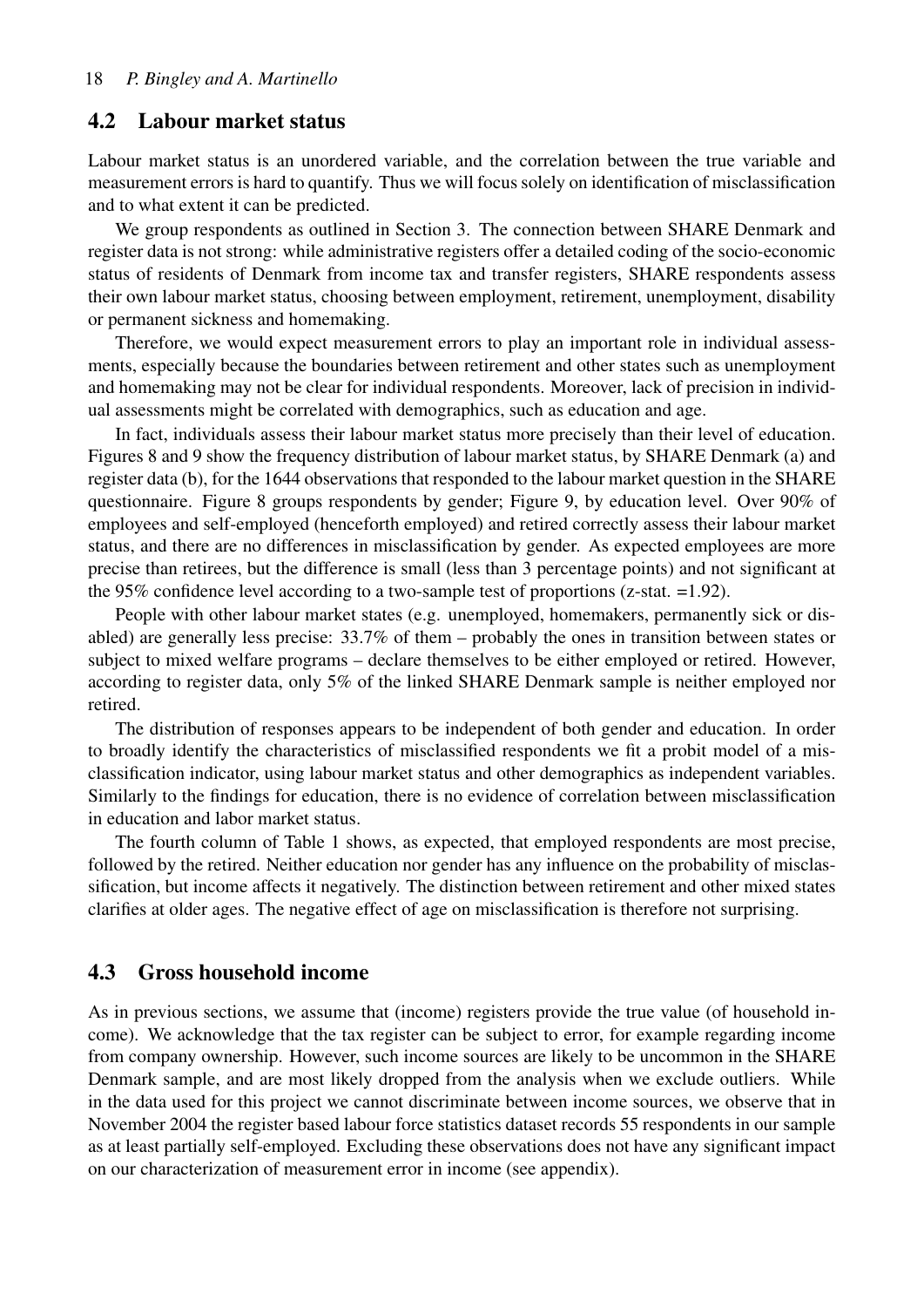<span id="page-19-0"></span>

(a) Percentages by SHARE Data (rows) (b) Percentages by Register Data (columns)

Numbers indicate cell counts, circle size represents proportion of the sample

Fig. 8: Labour market status correspondence<sup>†</sup>, by gender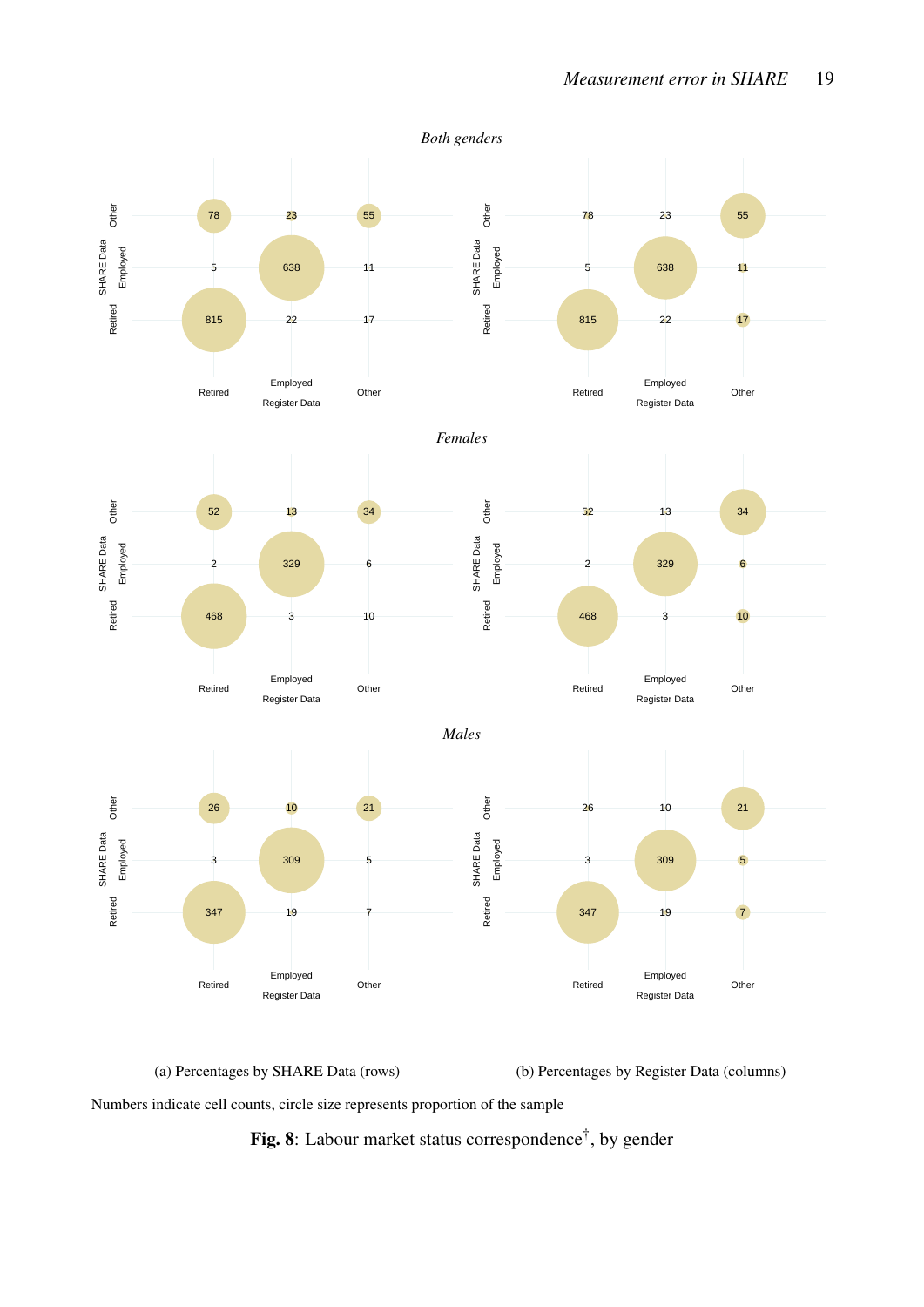<span id="page-20-0"></span>

(a) Percentages by SHARE Data (rows) (b) Percentages by Register Data (columns)

Numbers indicate cell counts, circle size represents proportion of the sample

Fig. 9: Labour market status correspondence, by education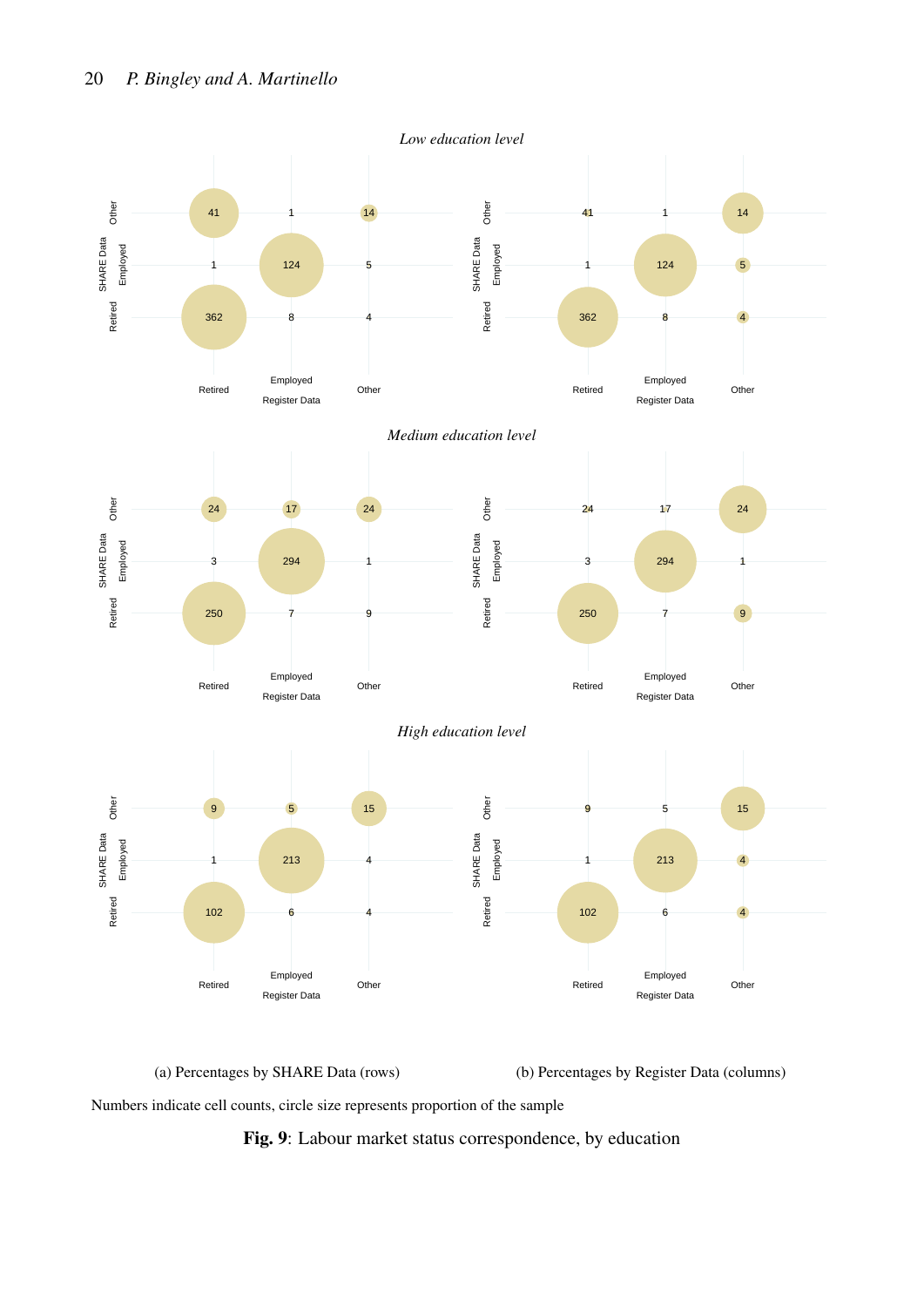<span id="page-21-0"></span>

(a) Small, consistent sample: 1552 observations

(b) Enlarged Sample: 1786 observations





Fig. 10: Log household income scatterplot

The first row of Figure [10](#page-21-0) shows the scatterplots of register versus SHARE Denmark measures of income. We show scatterplots for both the small consistent sample, for which we drop those 117 respondents whose spouse was not interviewed in SHARE Denmark, and the enlarged one, for which we add the not-interviewed spouse. While on average log household income measured in SHARE Denmark and that drawn from the tax reports approximate each other closely, the presence of measurement errors is evident. The figures plot a linear fit of register data on SHARE Denmark data and the 45 degree line of full agreement. If measurement error was completely independent of the value in the register data, the estimated coefficients for the linear relationship should be  $[\alpha, \beta] = [0, 1]$ . The figures report the results from the single tests of hypothesis. A joint test of the two hypotheses is rejected at the 95% confidence level only in the top left pane in Figure [10.](#page-21-0)

As most observations are concentrated at the right top of the graph, we drop the households with log yearly income lower than 10 (which corresponds to 22,000 DKK, roughly 3,000 $\epsilon$ ) according to register data. This truncation eliminates two outliers, in particular one reporting zero income in SHARE Denmark data, and virtually eliminates the correlation between measurement error and income. Figure [11](#page-22-0) shows that, net of a few outliers, the distribution of measurement errors is symmetric and highly concentrated around zero log points. The average measurement error is not significantly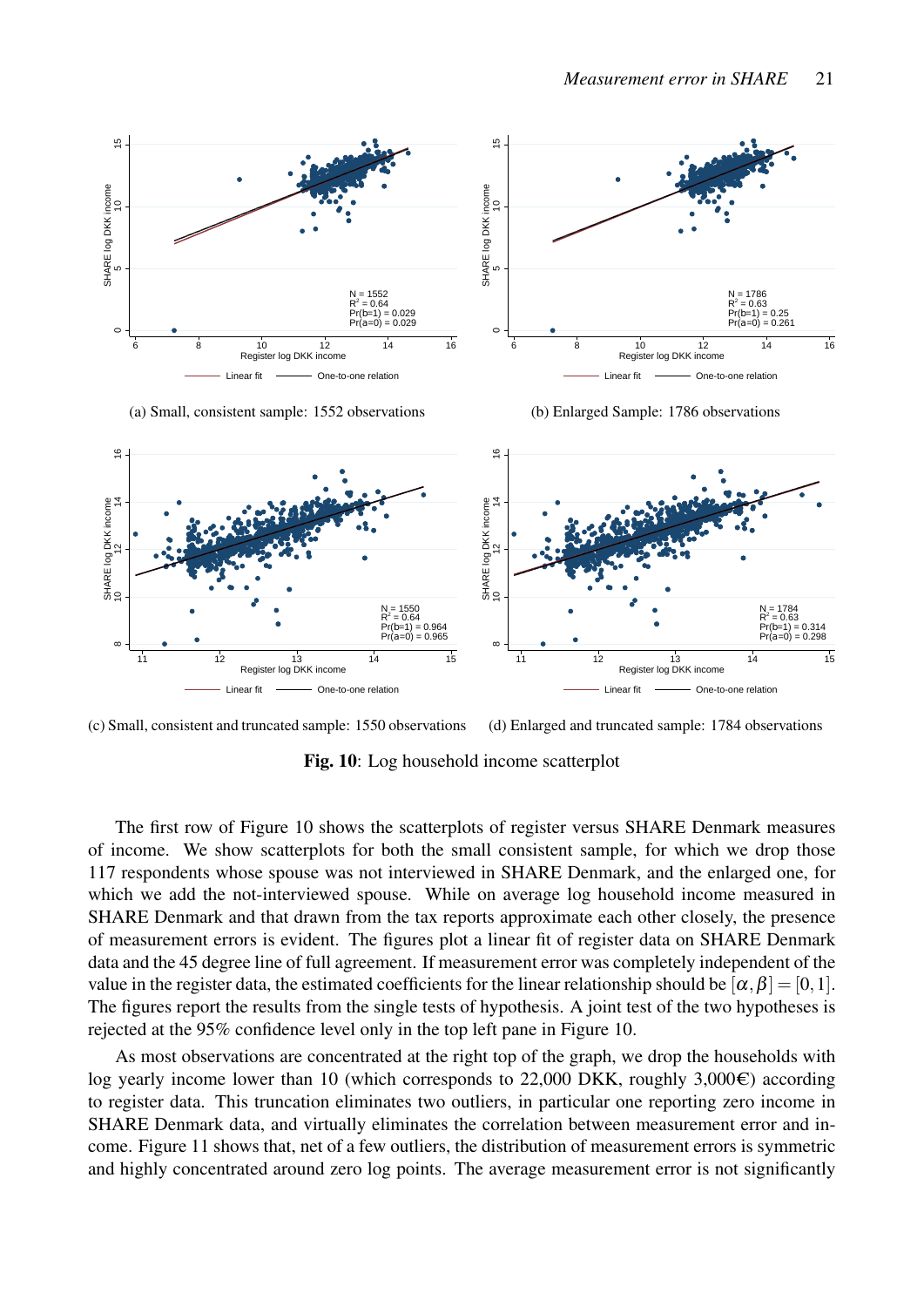<span id="page-22-0"></span>

(c) Small sample: truncation at  $\pm 2$  log points

(d) Enlarged sample: truncation at  $\pm 2$  log points

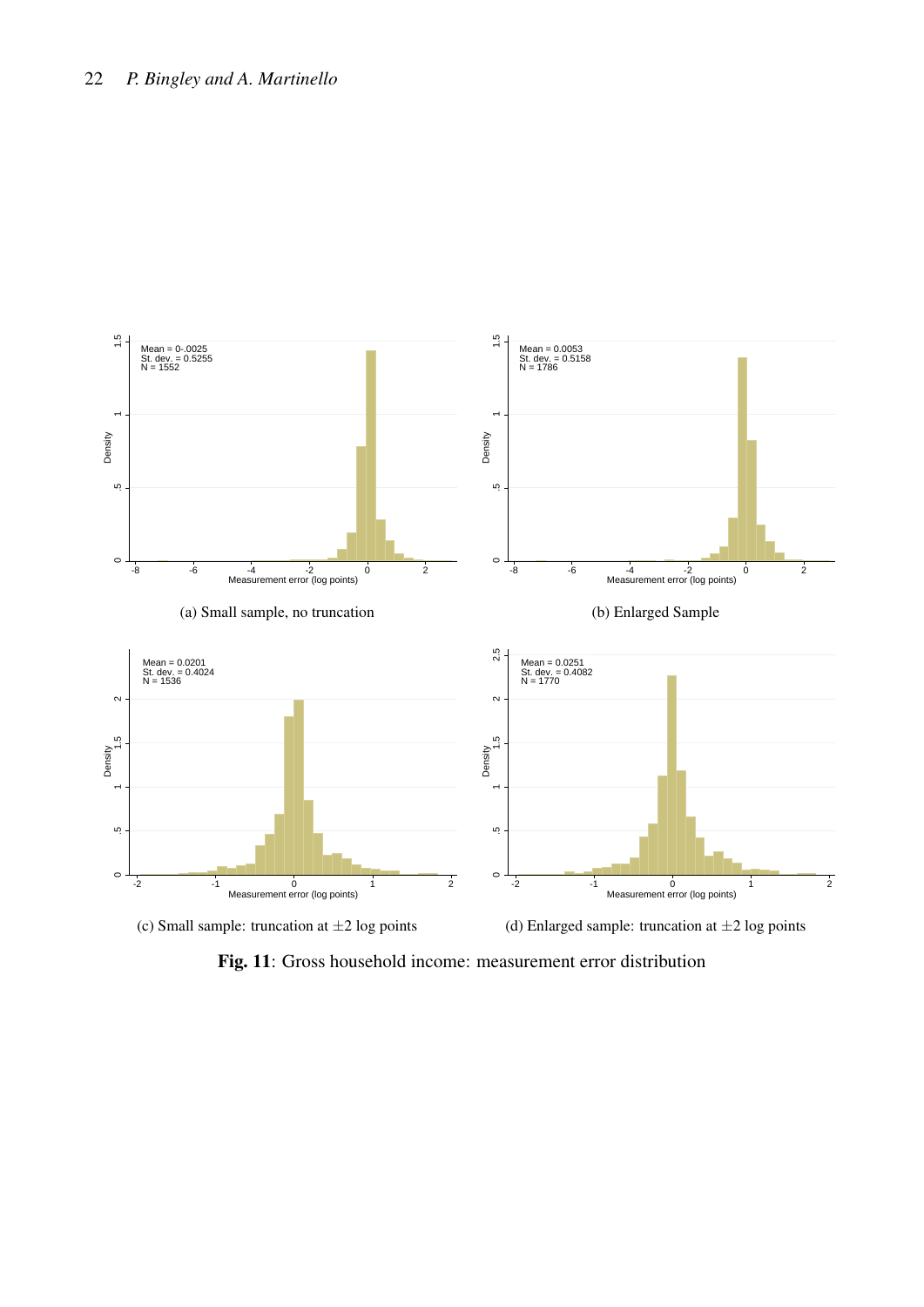<span id="page-23-0"></span>

|                     | Individuals    |                |                     | Households     |                |                     |
|---------------------|----------------|----------------|---------------------|----------------|----------------|---------------------|
|                     | Register       | <b>SHARE</b>   | $\boldsymbol{u}$    | Register       | <b>SHARE</b>   | $\boldsymbol{u}$    |
| Mean<br>Std. Dev.   | 12.65<br>0.667 | 12.64<br>0.872 | $-0.00251$<br>0.525 | 12.49<br>0.684 | 12.48<br>0.911 | $-0.00855$<br>0.565 |
| <b>Observations</b> | 1552           | 1552           | 1552                | 1044           | 1044           | 1044                |

Tab. 2: Income measurement errors; descriptives

different from zero. Outliers are mostly in the left of the distribution where SHARE Denmark data underestimates the registered value of household income.

Table [2](#page-23-0) presents averages and standard deviations of the logarithm of gross household income in SHARE Denmark and register data, and of the observed measurement error *u*. We replicate the table at the individual and at the household level. The aggregates do not differ much, and the average measurement error is not significantly different from zero. Essentially, Table [2](#page-23-0) tests for the zeromean hypothesis of the measurement error, which we cannot reject. However, the consequences for consistency of OLS estimators depend not only on the first moment of the measurement error distribution, but also on its variance. In particular, the bias due to measurement error depends crucially on the reliability ratio, i.e. the relative magnitude of measurement error variance with respect to the variance of the underlying variable.

Table [3](#page-24-0) presents our estimates for measurement error biases according to the framework and the notation outlined at the beginning of this section. This exercise estimates the attenuation bias due to measurement error as the relative difference of OLS coefficients if we used SHARE Denmark data with respect to register-drawn, third party reported data. The first row shows the results from a simple OLS estimation. The sample proportion of total variance due to measurement errors represents the expected independent variable bias when measurement errors are independently distributed. Even under this assumption the variance ratio is not negligible, and we expect  $b \simeq 0.61\beta$ . The expected bias is slightly higher when we aggregate data to the household level.

Contrary to previous validation studies, we do not find a negative correlation between measurement errors and the registered value of the variable. As expected given the descriptives in Section 3 the correlation is positive, but  $b_y$ *y* is marginally significant at the 95% confidence level only when we use data at the individual level. Such a correlation both introduces a dependent variable bias and increases the previously estimated independent variable bias.

However, this correlation is rather small, and increases the dependent variable bias measured by  $\hat{b}_{\mu\tilde{\chi}}$  of only 1.6% (not significantly different from zero according to the estimated standard error for  $\widehat{b}_{\mu\widetilde{X}}$ ). Moreover, the variance of errors is not independent of income (in particular, the sample variance decreases with income), and if we compute Huber-White heteroskedasticity robust standard errors, as we do in the second row of Table [3,](#page-24-0)  $b_{vY}$  is not significantly different from zero.

The median regression in the third row of the table suggests that the presence of outliers leads to an overestimation of both  $\hat{b}_{\mu\tilde{Y}}$  and  $\hat{b}_{\nu Y}$ . We therefore exclude from the sample the single outlier, clearly shown in Figure [10,](#page-21-0) reporting zero income in the SHARE Denmark dataset. The last row of Table [3](#page-24-0) shows the results from the OLS estimation on the 1551 observations sample. Dropping the single outlier reduces the proportion of total variance due to measurement error , at both the individual and the household level, and is sufficient to eliminate the positive correlation between measurement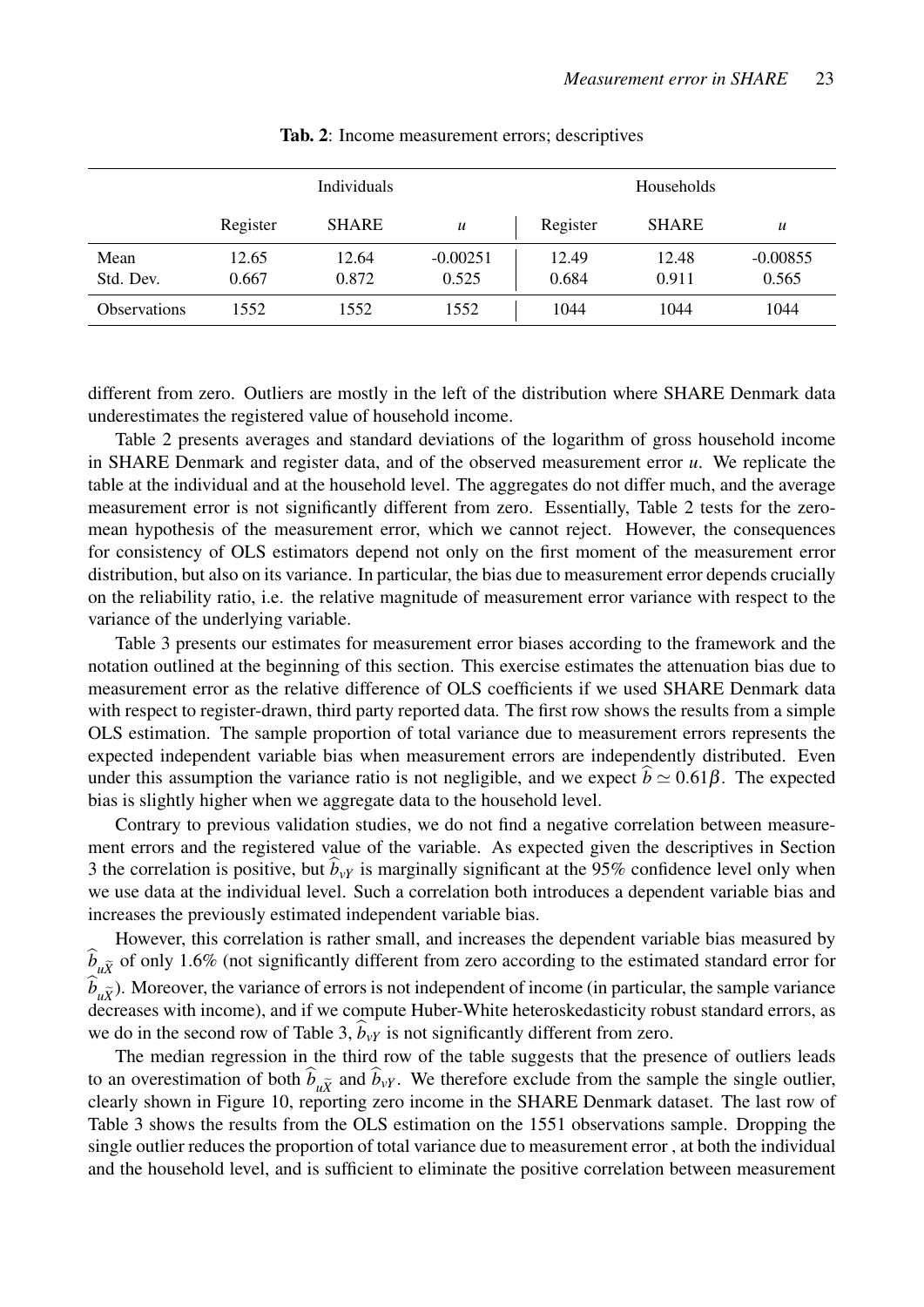<span id="page-24-0"></span>

|                     | <b>Individuals</b>                           |                            |                        | Households                                   |                            |                       |  |
|---------------------|----------------------------------------------|----------------------------|------------------------|----------------------------------------------|----------------------------|-----------------------|--|
|                     | $\frac{\sigma_u^2}{\sigma_X^2 + \sigma_u^2}$ | $\hat{b}_{u\widetilde{X}}$ | $\hat{b}_{vY}$         | $\frac{\sigma_u^2}{\sigma_X^2 + \sigma_u^2}$ | $\hat{b}_{u\widetilde{X}}$ | $\hat{b}_{\rm vY}$    |  |
| Standard            | 0.383                                        | $0.389***$<br>(0.0117)     | $0.0436**$<br>(0.0200) | 0.405                                        | $0.410***$<br>(0.0144)     | $0.0451*$<br>(0.0255) |  |
| <b>Robust</b>       | 0.383                                        | $0.389***$<br>(0.0319)     | 0.0436<br>(0.0604)     | 0.405                                        | $0.410***$<br>(0.0379)     | 0.0451<br>(0.0816)    |  |
| Median              | 0.383                                        | $0.182***$<br>(0.00878)    | 0.0115<br>(0.00717)    | 0.405                                        | $0.183***$<br>(0.0117)     | 0.00677<br>(0.00910)  |  |
| No Outlier          | 0.363                                        | $0.360***$<br>(0.0124)     | $-0.0138$<br>(0.0192)  | 0.379                                        | $0.373***$<br>(0.0157)     | $-0.0348$<br>(0.0242) |  |
| <b>Observations</b> |                                              | 1552                       |                        |                                              | 1044                       |                       |  |

#### Tab. 3: Income measurement errors; bias estimation

<sup>∗</sup> *p* < 0.1, ∗∗ *p* < 0.05, ∗∗∗ *p* < 0.01; standard errors in parentheses

errors and the true value of income.

In Table [4](#page-25-0) we test the hypothesis of zero correlation between measurement error and other variables in the model. We collapse the dataset at the household level, and regress the measurement error on a set of characteristics of both the financial respondent and, if observed, of the partner. As Table [4](#page-25-0) shows, at the household level measurement errors have zero mean and are not affected by any of the observed characteristics of both the financial respondent and of the partner. Only conditioning on partner's characteristics, thus ignoring information from singles, we find mild correlation between measurement error in income and labor market status. We accept the null hypothesis of joint equality to zero of estimated coefficients in all models.

Moreover, we do not find evidence for cross-correlations between measurement errors in different variables: the misclassification dummies, indicating whether SHARE Denmark data on labor market status or education levels disagrees with the Danish registers, do not have a significant relationship with measurement error in income.

That measurement errors are uncorrelated with other variables greatly simplifies bias analysis and management. We have shown that, in a standard setting, measurement error biases the results of a linear regression only if income enters the model as an independent variable. While this bias is inevitable in the presence of measurement error, it is also easily tractable once the variance of the measurement error, which Table [3](#page-24-0) provides for the Danish sample, is known [\(Stefanski, 2000\)](#page-29-1).

Table [5](#page-26-1) provides two examples of the independent variable bias occurring for gross household income. In the second column we compute the unreability ratio for log gross household income, providing the theoretical benchmark for the observed bias. In the third and fourth column we compute the 95% confidence intervals for the proportional biases allowing for some correlation between *u* and *X*, as in equation [\(4\)](#page-14-0). Finally, in the last column we compute the observed measurement error bias, as the proportion between the coefficient calculated on measured data and that calculated on real data.

The first rows show the results from a simulated dataset, where the dependent variable is a linear function of the income as reported in the administrative registers, but we estimate a linear regression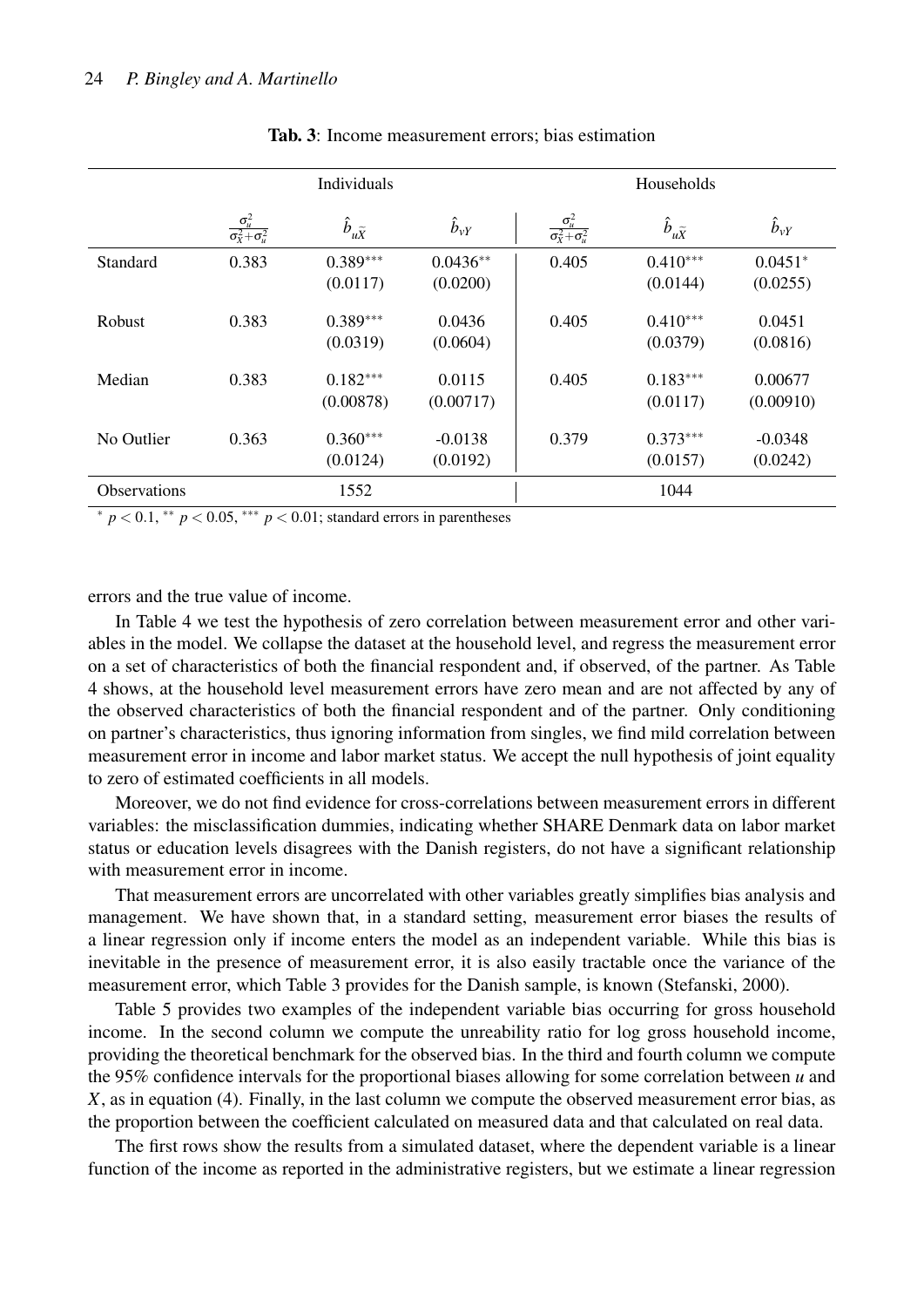<span id="page-25-0"></span>

|                    | <b>Measurement Error</b>             |                         |             |             |  |
|--------------------|--------------------------------------|-------------------------|-------------|-------------|--|
|                    | Financial respondent characteristics |                         |             |             |  |
| Age                | $-0.00265$                           | $-0.00203$              | $-0.00236$  |             |  |
|                    | (0.00246)                            | (0.00267)               | (0.00296)   |             |  |
| Medium education   | $-0.0208$                            | $-0.0212$               | $-0.0217$   |             |  |
|                    | (0.0433)                             | (0.0444)                | (0.0440)    |             |  |
| High education     | 0.0627                               | 0.0660                  | 0.0640      |             |  |
|                    | (0.0503)                             | (0.0519)                | (0.0511)    |             |  |
| Male               | 0.0142                               | 0.0202                  | 0.0215      |             |  |
|                    | (0.0326)                             | (0.0350)                | (0.0351)    |             |  |
| Employed           | 0.0620                               | 0.0579                  | 0.0585      |             |  |
|                    | (0.0535)                             | (0.0537)                | (0.0532)    |             |  |
| Misreported educ.  | 0.0238                               | 0.0266                  | 0.0273      |             |  |
|                    | (0.0366)                             | (0.0364)                | (0.0366)    |             |  |
| Misreported LMS    | 0.00206                              | $-0.00274$              | $-0.00402$  |             |  |
|                    | (0.0709)                             | (0.0696)                | (0.0708)    |             |  |
|                    |                                      | Partner characteristics |             |             |  |
| Age                |                                      | $-0.000597$             | 0.000646    | $-0.00137$  |  |
|                    |                                      | (0.00126)               | (0.00339)   | (0.00127)   |  |
| Medium education   |                                      | 0.0236                  | 0.0241      | 0.0368      |  |
|                    |                                      | (0.0436)                | (0.0439)    | (0.0443)    |  |
| High education     |                                      | $-0.00252$              | $-0.000764$ | 0.0331      |  |
|                    |                                      | (0.0564)                | (0.0568)    | (0.0548)    |  |
| Missing spouse ed. |                                      | 0.0357                  | 0.0104      | $-0.00602$  |  |
|                    |                                      | (0.0952)                | (0.0952)    | (0.0948)    |  |
| Employed           |                                      | 0.0352                  | 0.0479      | $0.0832*$   |  |
|                    |                                      | (0.0527)                | (0.0647)    | (0.0452)    |  |
| Misreported educ.  |                                      | 0.0701                  | 0.0698      | 0.0763      |  |
|                    |                                      | (0.0484)                | (0.0486)    | (0.0490)    |  |
| Misreported LMS    |                                      | 0.115                   | 0.122       | $0.137*$    |  |
|                    |                                      | (0.0752)                | (0.0794)    | (0.0727)    |  |
| Couple             |                                      |                         | $-0.110$    |             |  |
|                    |                                      |                         | (0.257)     |             |  |
| Constant           | 0.123                                | 0.0551                  | 0.103       | $-0.000640$ |  |
|                    | (0.184)                              | (0.207)                 | (0.244)     | (0.0972)    |  |
| Observations       | 946                                  | 946                     | 946         | 946         |  |
| Adj. $R^2$         | 0.006                                | 0.004                   | 0.003       | 0.003       |  |
| $\chi^2$ F-Stat    | 2.855                                | 2.173                   | 2.052       | 3.251       |  |

#### Tab. 4: Income measurement errors: dependence analysis Household Grouped Estimations

<sup>∗</sup> *p* < 0.1, ∗∗ *p* < 0.05, ∗∗∗ *p* < 0.01; standard errors in parentheses

OLS coefficient estimates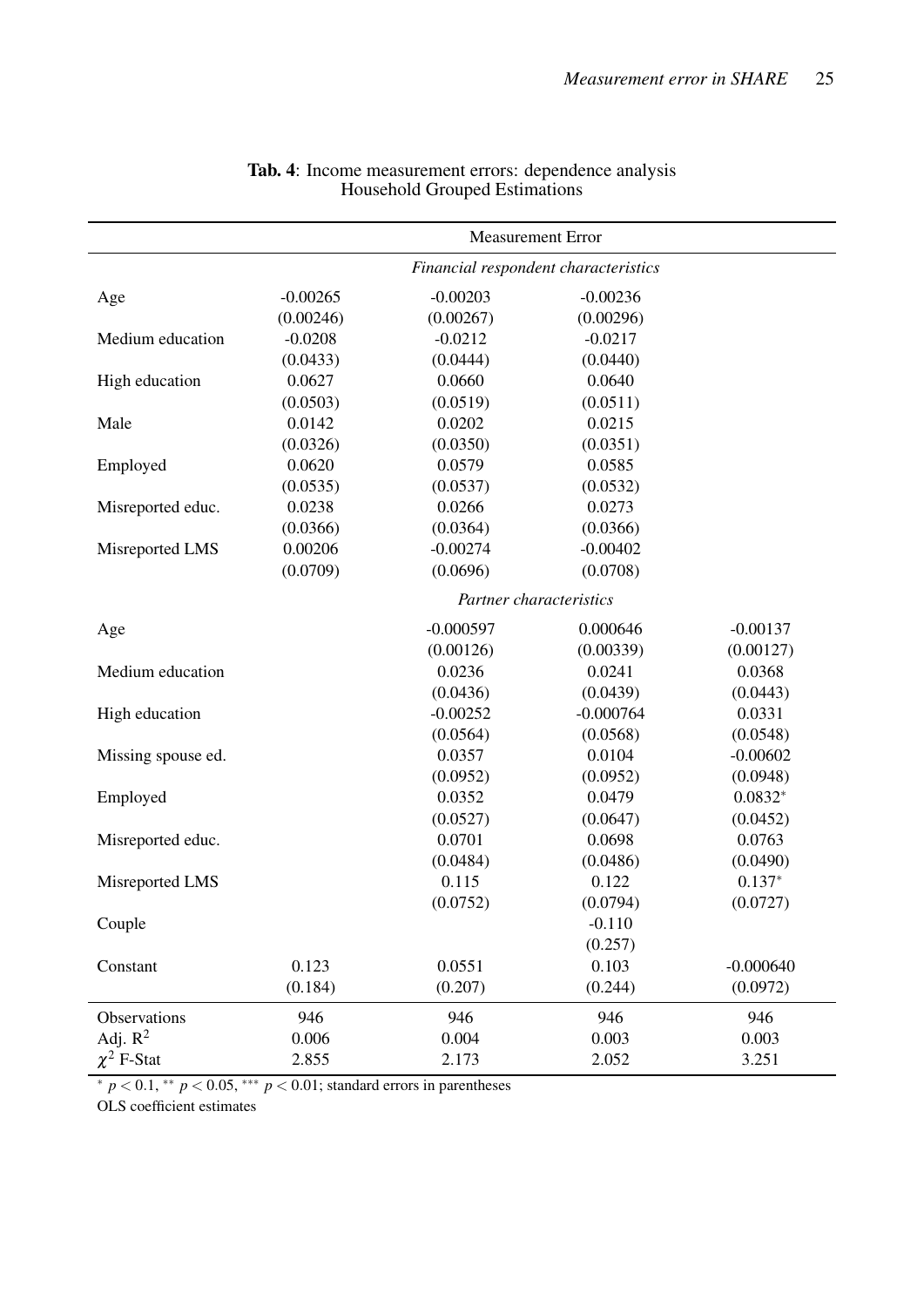<span id="page-26-1"></span>

|            | N    | $\sigma_{ii}^2$<br>$\overline{\sigma_{\tilde{\mathbf{y}}}^2 + \sigma_{\mathbf{u}}^2}$ | $b_{u\tilde{X}}$<br>95% Conf. Int |      | $\hat{\beta}\!-\!\hat{b}$<br>Þ |
|------------|------|---------------------------------------------------------------------------------------|-----------------------------------|------|--------------------------------|
| Simulation | 1552 | .383                                                                                  | .326                              | .451 | .388                           |
| No outlier | 1551 | .363                                                                                  | .313                              | .408 | .361                           |
| Assets     | 1537 | .382                                                                                  | .326                              | .452 | .436                           |
| No outlier | 1536 | .362                                                                                  | .312                              | .408 | .357                           |

Tab. 5: Income measurement error: biases

model using SHARE Denmark data as independent variable. We repeat the simulation a thousand times, and we report the average relative bias in the fifth column. The unreliability ratio closely approximates the estimated average relative bias, even more so when the single outlier reporting zero income in SHARE Denmark data does not enter the sample. Removing the outlier also reduces the 95% bound that allows for correlation of the measurement error with the true value of the income variable, as that observation drives the correlation observed in the first row of Table [3.](#page-24-0)

The third and fourth rows replicate the exercise, using register data on assets held at the 31*st* of December. In the full sample the observed relative bias falls within the predicted 95% confidence interval, although closely to its upper bound. Removing the single outlier not only shrinks the confidence bound, but also reduces by 18% the observed relative bias, which now falls closely to the unreliability ratio in the first column. This exercise suggests that, once outliers are removed, linear estimates of income effects from SHARE Denmark data underestimate the income coefficient by roughly one third.

## <span id="page-26-0"></span>5 Conclusion

We conducted a validity study of SHARE Denmark by linking 97% of respondents in Denmark to Public Administrative Register information on education level, labour market status and income. Measurement error in schooling, labour market status and income is found to be respectively modest, small and insignificant. SHARE Denmark respondents tend to overstate their level of schooling. This is driven by individuals with high (reported or registered) incomes reporting higher qualifications than those administratively registered. Labour market status is precisely reported, but the young are more likely to respond at odds with registers. Gross household income is on average not statistically different in SHARE Denmark and register data.

Unlike income validation studies for the US Panel Study of Income Dynamics and the Health and Retirement Study, we find that SHARE Denmark income measurement error is classical. As a consequence, econometric models are easily adjustable once the share of the variance due to measurement error (36.3% for household income in SHARE Denmark) is known. This finding may be a feature of the particular income measure we consider - gross household income. With respect to individual labour earnings, which is validated in the PSID-VS, gross household income is more likely to be correctly reported. However, the share of variance in gross household income due to measurement error is higher in SHARE Denmark than in HRS.

Our validation study is highly supportive of the quality of these three pieces of data collected in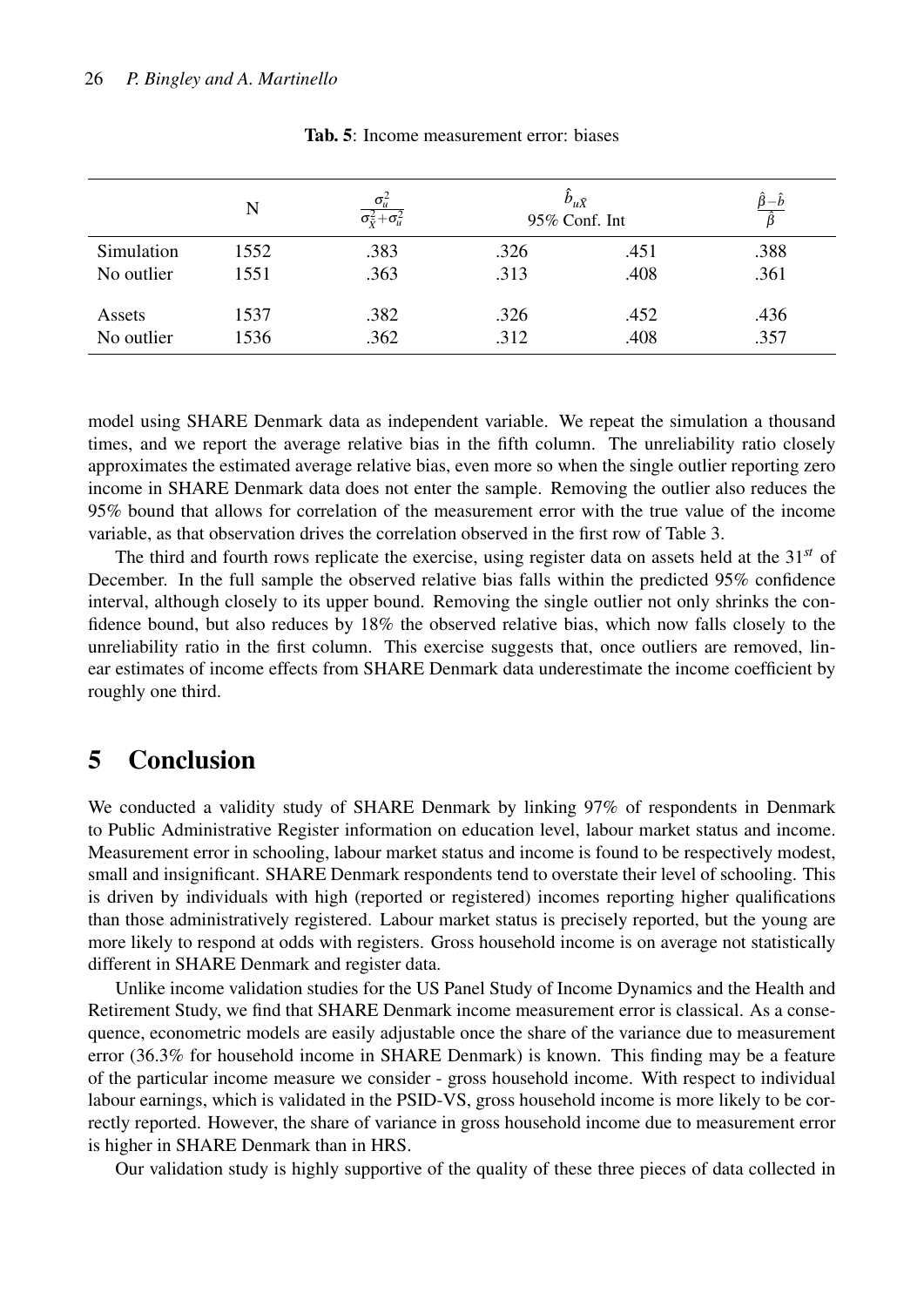the first wave of SHARE for Denmark. We chose to validate the most common variables of interest in socio-economic analyses, for the first wave of data that we were able to link to register data. Other responses may not have this high quality, and neither may other Danish waves of the survey, or SHARE data collected in other countries. We leave for future work the validation of other variables and other waves of the Danish survey. Combining waves would allow analysis of repeated measures and transitions. Historical life-course information was collected in SHARE-life and linkage to administrative registers back to the 1960's could be used for validation there.

We conclude that, despite some inconsistencies, in particular for completed schooling, SHARE Denmark succeeds in providing researchers with high-quality information on education and retirement status and income, in which the measurement error bias can be accommodated using standard econometric techniques.

## 6 Acknowledgements

We are grateful for comments from James Banks, Martina Brandt, Axel Börsch-Supan, Søren Leth-Petersen and David Wise. Funding was provided by the Danish Strategic Research Council (DSF-09-065167) and Danish Social Sciences Research Council (FSE-09-063859). The usual disclaimer applies.

This paper uses data from SHARE release 2.5.0, as of May 24th 2011. The SHARE data collection has been primarily funded by the European Commission through the 5th framework programme (project QLK6-CT-2001- 00360 in the thematic programme Quality of Life), through the 6th framework programme (projects SHARE-I3, RII-CT- 2006-062193, COMPARE, CIT5-CT-2005-028857, and SHARELIFE, CIT4-CT-2006-028812) and through the 7th framework programme (SHARE-PREP, 211909 and SHARE-LEAP, 227822). Additional funding from the U.S. National Institute on Aging (U01 AG09740-13S2, P01 AG005842, P01 AG08291, P30 AG12815, Y1-AG-4553-01 and OGHA 04-064, IAG BSR06-11, R21 AG025169) as well as from various national sources is gratefully acknowledged (see <http://www.share-project.org> for a full list of funding institutions).

## References

- <span id="page-27-2"></span>Barron, J. M., M. C. Berger, and D. A. Black (1997). How well do we measure training? *Journal of Labor Economics 15*(3), pp. 507–528.
- <span id="page-27-1"></span>Biemer, P. P., R. M. Groves, L. E. Lyberg, N. A. Mathiowetz, and S. Sudman (Eds.) (2004). *Measurement errors in Surveys*. Wiley Series in Probability and Statistics. John Wiley & Sons.
- <span id="page-27-4"></span>Bingley, P. and A. Martinello (2014). Measurement error in income and schooling, and its bias on linear estimators. Working Paper 01:2014, SFI - The Danish National Centre for Social Research.
- <span id="page-27-5"></span>Bollinger, C. R. (1998). Measurement error in the current population survey: A nonparametric look. *Journal of Labor Economics 16*(3), pp. 576–594.
- <span id="page-27-3"></span>Bound, J., C. Brown, G. J. Duncan, and W. L. Rodgers (1994). Evidence on the validity of crosssectional and longitudinal labor market data. *Journal of Labor Economics 12*(3), pp. 345–368.
- <span id="page-27-0"></span>Bound, J., C. Brown, and N. Mathiowetz (2001). Measurement error in survey data. In J. Heckman and E. Leamer (Eds.), *Handbook of Econometrics*, Volume 5, Chapter Chapter 59, pp. 3705 – 3843. Elsevier.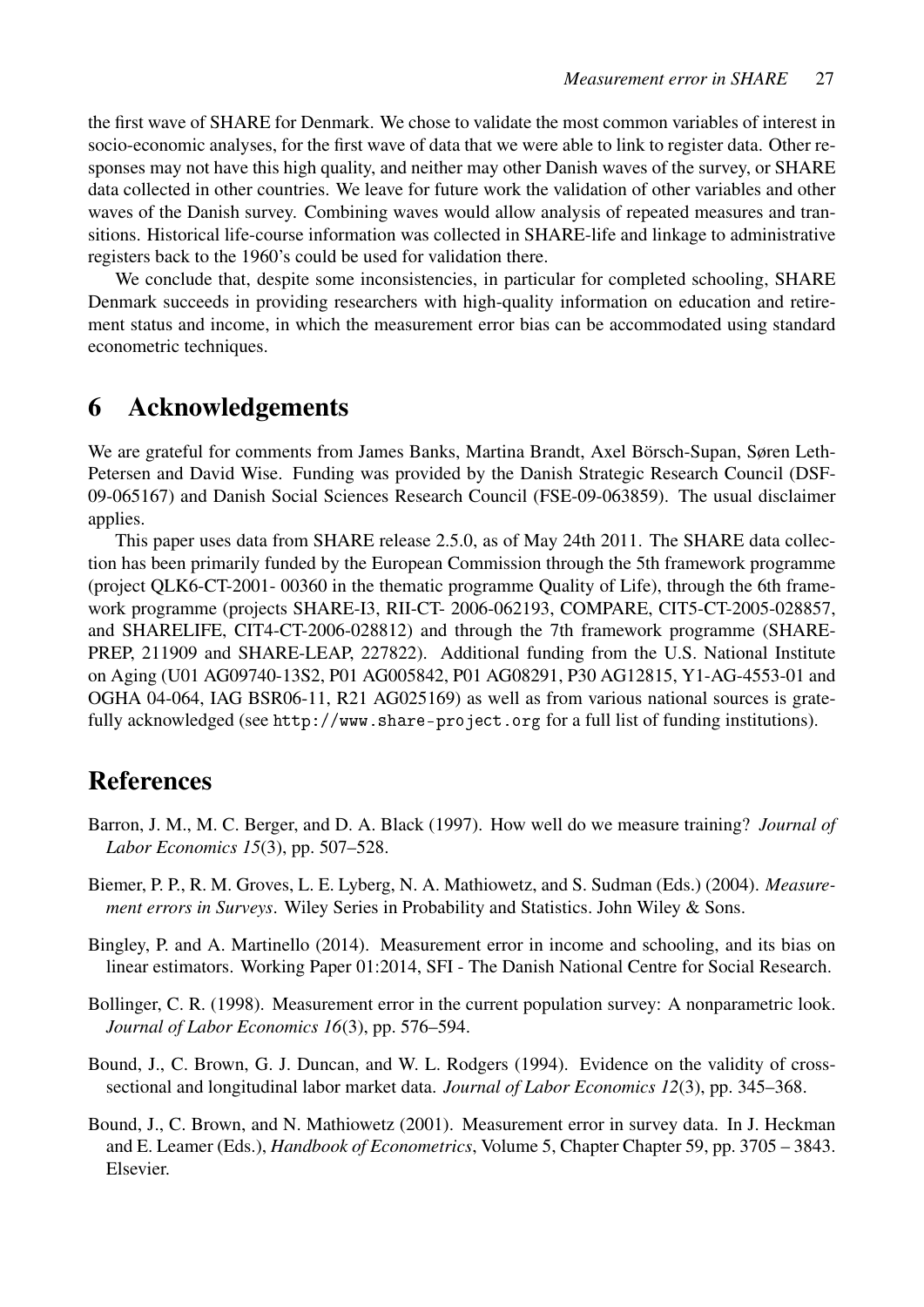- <span id="page-28-2"></span>Bound, J. and A. B. Krueger (1991). The extent of measurement error in longitudinal earnings data: Do two wrongs make a right? *Journal of Labor Economics 9*(1), pp. 1–24.
- <span id="page-28-4"></span>Bricker, J. and G. V. Engelhardt (2008). Measurement error in earnings data in the health and retirement study. *Journal of Economic & Social Measurement 33*(1), pp. 39 – 61.
- <span id="page-28-6"></span>Browning, M. and S. Leth-Petersen (2003). Imputing consumption from income and wealth information\*. *The Economic Journal 113*(488), F282–F301.
- <span id="page-28-14"></span>Börsch-Supan, A., M. Brandt, C. Hunkler, T. Kneip, J. Korbmacher, F. Malter, B. Schaan, S. Stuck, and S. Zuber (2013, Aug). Data Resource Profile: the Survey of Health, Ageing and Retirement in Europe (SHARE). *Int J Epidemiol 42*(4), pp. 992–1001.
- <span id="page-28-15"></span>Christelis, D. (2011). Imputation of missing data in waves 1 and 2 of share. SHARE Working Paper Series 01-2011, University of Mannheim.
- <span id="page-28-1"></span>Duncan, G. J. and D. H. Hill (1985). An investigation of the extent and consequences of measurement error in labor-economic survey data. *Journal of Labor Economics 3*(4), pp. 508–532.
- <span id="page-28-0"></span>Fuller, W. A. (1987). *Measurement Error Models*. Wiley series in probability and mathematical statistics. New York: John Wiley and Sons.
- <span id="page-28-11"></span>Greenberg, D. and H. Halsey (1983). Systematic misreporting and effects of income maintenance experiments on work effort: Evidence from the seattle-denver experiment. *Journal of Labor Economics 1*(4), pp. 380–407.
- <span id="page-28-5"></span>Jensen, V. M. and A. W. Rasmussen (2011). Danish education registers. *Scandinavian Journal of Public Health 39*(7 suppl), pp. 91–94.
- <span id="page-28-13"></span>Kane, T. J., C. E. Rouse, and D. Staiger (1999, July). Estimating returns to schooling when schooling is misreported. Working Paper 7235, National Bureau of Economic Research.
- <span id="page-28-8"></span>Keating, E., D. G. Paterson, and C. Stone (1950). Validity of work histories obtained by interview. *Journal of Applied Psychology 34*(1), pp. 6 – 11.
- <span id="page-28-7"></span>Leth-Sørensen, S. (1993). Ida: An integrated database for labour market research. Technical report, Statistics Denmark, Copenhagen.
- <span id="page-28-10"></span>Mellow, W. and H. Sider (1983). Accuracy of response in labor market surveys: Evidence and implications. *Journal of Labor Economics 1*(4), pp. 331–344.
- <span id="page-28-9"></span>Miller, H. P. and L. R. Paley (1958, January). Income reported in the 1950 census and on income tax returns. In *An Appraisal of the 1950 Census Income Data*, NBER Chapters, pp. 177–204. National Bureau of Economic Research, Inc.
- <span id="page-28-3"></span>Pedace, R. and N. Bates (2000). Using administrative records to assess earnings reporting error in the survey of income and program participation. *Journal of Economic & Social Measurement 26*(3/4), pp. 173 – 192.
- <span id="page-28-12"></span>Poterba, J. M. and L. H. Summers (1986). Reporting errors and labor market dynamics. *Econometrica 54*(6), pp. 1319–1338.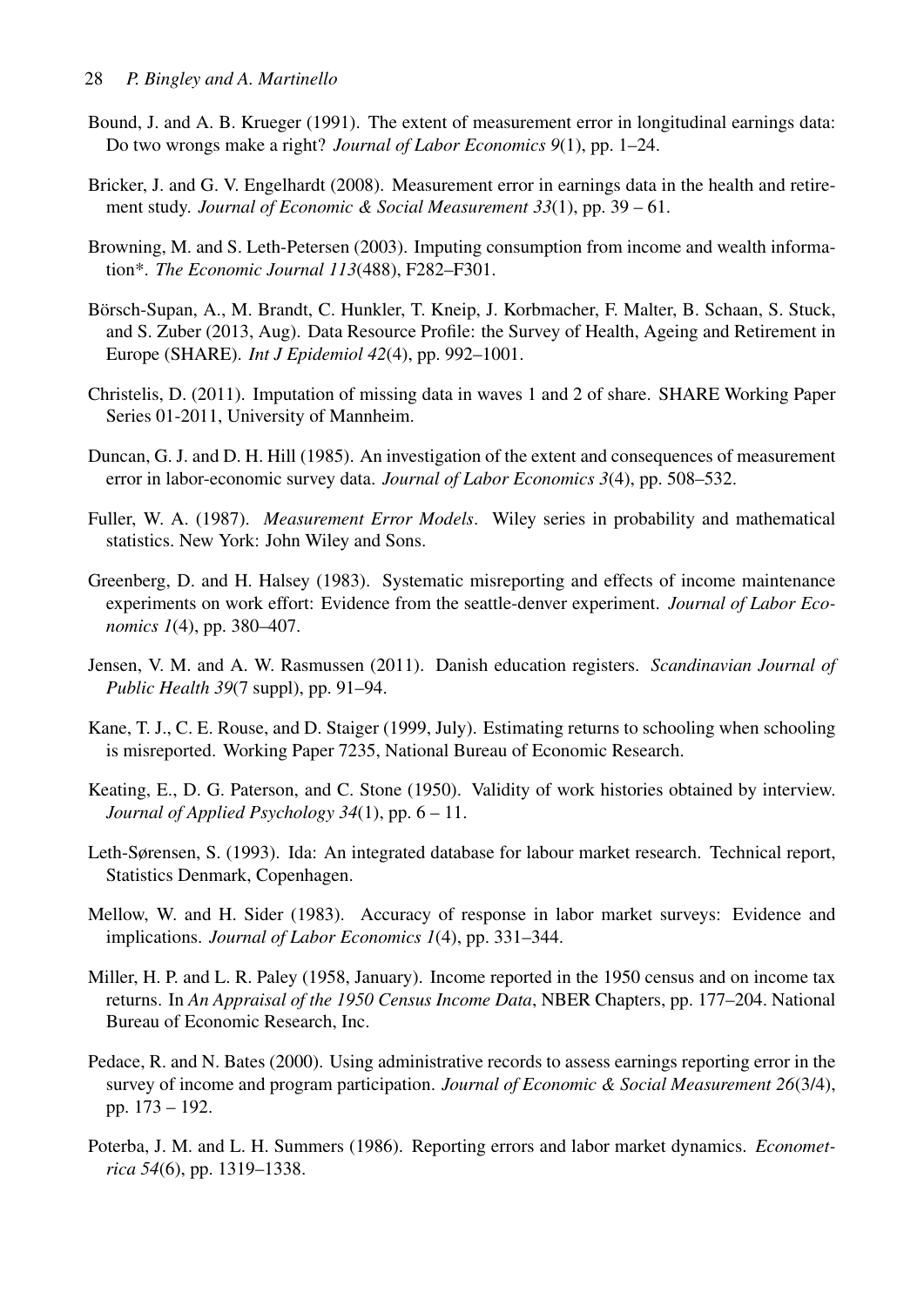<span id="page-29-2"></span>

| Question | Danish                                                                                                            | English                      | <b>ISCED</b>   |  |  |  |
|----------|-------------------------------------------------------------------------------------------------------------------|------------------------------|----------------|--|--|--|
| DN010    | Please look at card 2. What is the highest school leaving certificate or school degree that<br>you have obtained? |                              |                |  |  |  |
|          | 7. klasse                                                                                                         | $7th$ grade or lower         | 1              |  |  |  |
|          | 8. klasse                                                                                                         | $8th$ grade                  | 2              |  |  |  |
|          | 9. klasse                                                                                                         | $9th$ grade                  | 2              |  |  |  |
|          | 10. klasse, realeksamen                                                                                           | $10^{th}$ grade              | $\overline{2}$ |  |  |  |
|          | Studentereksamen eller HF                                                                                         | Gymnasium                    | 3              |  |  |  |
|          | HH, HG, HHX, HTX                                                                                                  | Technical secondary          | 3              |  |  |  |
| DN012    | Please look at card 3. Which degrees of higher education or vocational training do you<br>have?                   |                              |                |  |  |  |
|          | Specialarbejderuddannelse                                                                                         | Vocational                   | 3              |  |  |  |
|          | Lærlinge eller EFG-uddannelse                                                                                     | Vocational                   | 3              |  |  |  |
|          | Anden faglig uddann. $> 12$ mdr.                                                                                  | Vocational $> 12$ months     | 3              |  |  |  |
|          | Kort videregående uddannelse                                                                                      | Higher education $(\leq 3y)$ | 5              |  |  |  |
|          | Mellemlang videregående uddannelse                                                                                | Higher education $(3-4y)$    | 5              |  |  |  |
|          | Lang videregående uddannelse                                                                                      | Higher education $(>4y)$     | 5              |  |  |  |

Tab. 6: Education variable; wording of original questions

- <span id="page-29-0"></span>Statistics Denmark (1977). Folke- og boligtællingen 9. november 1970: C.4. uddannelse (housing and population census 9th november 1970: Section 4: Education). Technical report, Statistics Denmark.
- <span id="page-29-1"></span>Stefanski, L. A. (2000). Measurement error models. *Journal of the American Statistical Association 95*(452), pp. 1353–1358.

## Appendix

## A Survey questions

In this section we report the questions originally asked in the first wave of SHARE and how the variables for education, labor market status and gross household income were constructed. For further information and the exact Danish wording, we refer to the SHARE guideline and country-specific questionnaires available at <www.share-project.org>.

## A.1 Education

The questions from which we draw information about education are those in module DV of SHARE wave 1, named DN010<sub>\_</sub> and DN012<sub>\_</sub> in the questionnaires. Table [6](#page-29-2) shows the Danish wording of the options, the corresponding English translation, and the 1997 ISCED code that derives from the answers.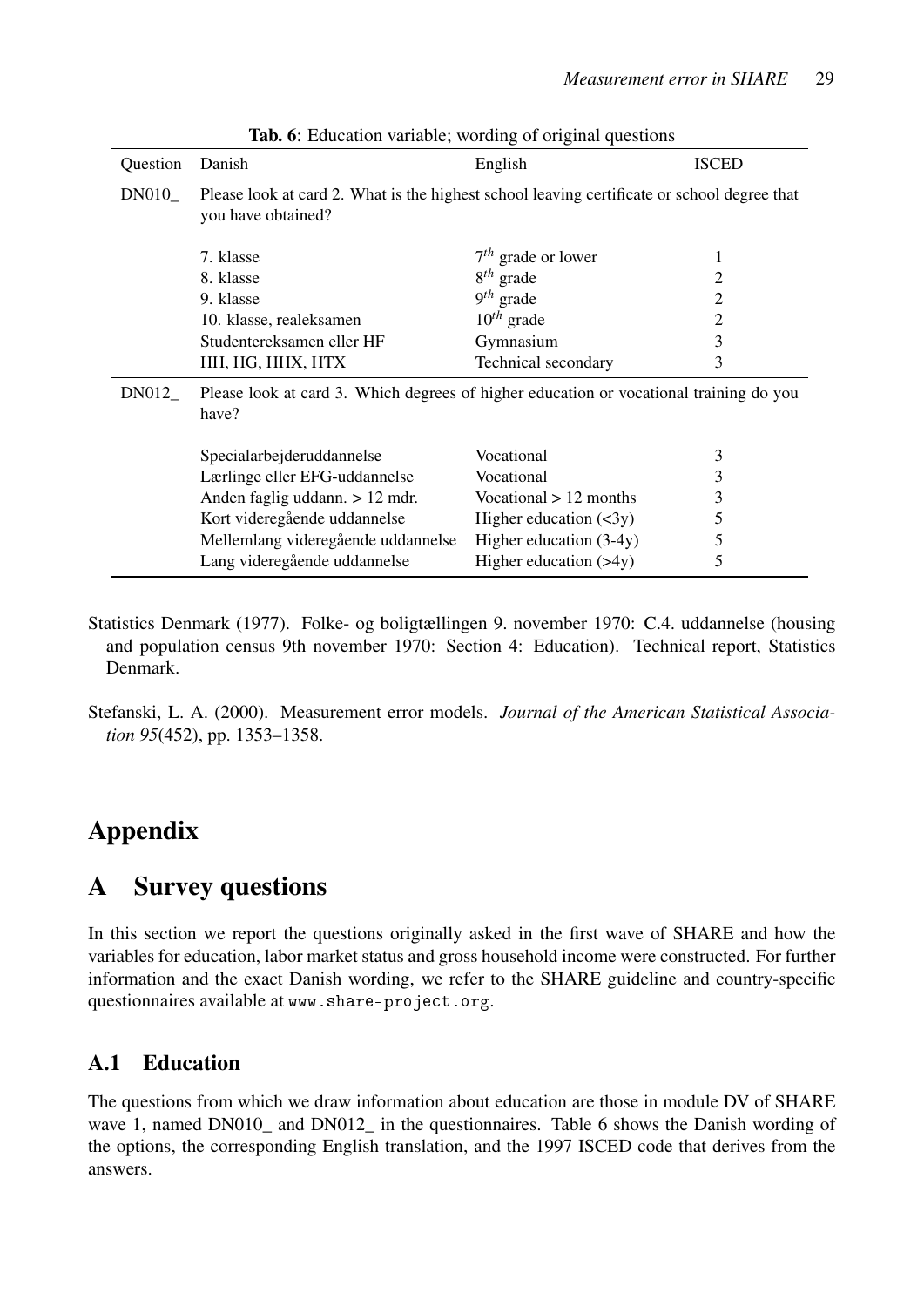<span id="page-30-0"></span>

| Variable          | Question  | Description                                                        |
|-------------------|-----------|--------------------------------------------------------------------|
| ydipv             | ep205     | Annual gross income from employment previous year                  |
| yindv             | ep207     | Annual gross income from self-employment previous year             |
| ybaccv            | as005     | Interest income from bank accounts                                 |
| ybondy            | as009     | Interest income from bonds                                         |
| ystocv            | as015     | Dividends from stocks/shares                                       |
| ymutfy            | as058     | Interest and dividend income from mutual funds                     |
| yrenty            | ho030     | Income from rent                                                   |
| yltcv             | ep086     | Monthly long-term care insurance previous year                     |
| pen1v             | $ep078_1$ | Monthly public old age pension                                     |
| pen2v             | $ep078_3$ | Monthly public early or pre-retirement pension                     |
| pen3v             | ep078_4   | Monthly main public DI pension, or sickness benefits               |
| pen4v             | ep078_6   | Monthly public unemployment benefit or insurance                   |
| pen5v             | ep078_7   | Monthly public survivor pension from partner                       |
| pen7 <sub>v</sub> | ep078_9   | Monthly war pension                                                |
| pen8v             | $ep324_1$ | Monthly private (occupational) old age pension                     |
| pen9v             | $ep324_4$ | Monthly private (occupational) early retirement pension            |
| pen10v            | ep324_5   | Monthly private (occupational) disability insurance                |
| pen11v            | ep324_6   | Monthly private (occupational) survivor pension from partner's job |
| $\text{reg1v}$    | $ep094_1$ | Monthly life insurance payment received                            |
| reg2v             | $ep094_2$ | Monthly private annuity or private personal pension                |
| reg4v             | ep094_4   | Monthly alimony received                                           |
| $\text{reg5v}$    | ep094_5   | Monthly regular payments from charities received                   |
| yohmv             | hh002     | Annual other hhd members' net income                               |
| yohby             | hh011     | Annual other hhd members' net income from other sources            |

Tab. 7: Gross household income components

#### A.2 Labor market status

We take the labor market status variable from the single question EP005\_ in module EP of SHARE wave 1. The question is phrased as

Please look at card 21. In general, how would you describe your current situation?

(a) Retired

(b) Employed or self-employed (including working for family business)

- (c) Unemployed
- (d) Permanently sick or disabled

```
97. Other (specify)
```
#### A.3 Gross household income

Gross household income is the sum over all household members of a list of variables, each capturing a different portion of the income process of an household, each asked separately to the financial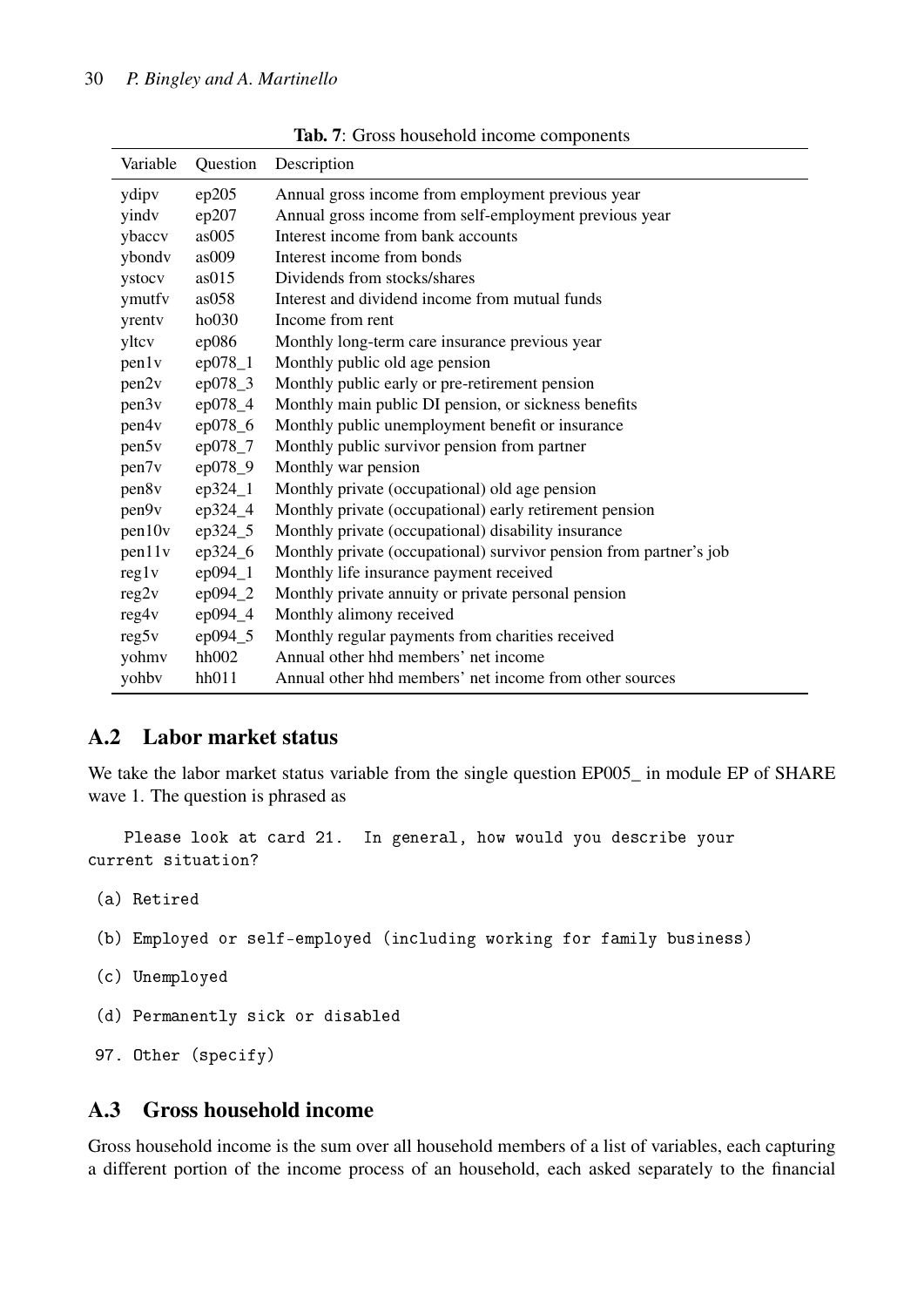respondent. Table [7](#page-30-0) shows the variables that form the gross household income variable and their source within the questionnaires. All questions refer to previous year income.

## B Education questions in the 1970 Census

We hereby report the official English translation of the census questions regarding education level,

Section B. Education and vocational training status To be filled in for all persons who have turned 14, but not 70 years (i.e. born between November 9th, 1900 and November 8th, 1956)

#### 6 Education or vocational training in progress

Persons who are not in process of education or vocational training, write: none For school pupils (i.e. up to and including secondary level) the class is to be listed, eg. 7th class, "2nd real", "1.g" apprentices and trainees should list this and the trade, eg, bricklayer's apprentice, cabinet maker's apprentice, traffic trainee, bank trainee For students and others receiving an education, the kind of education is to be listed as accurately as possible, eg.university student with language major or the like, correspondent - 3 languages, laboratory technician training, teacher's training, specialist teacher's training, agricultural school student.

#### 7 Completed schooling

For persons who have left school, the highest examination passed is to be listed, e.g. "mellemskoleeks" (i.e. exam after 9 years of schooling), "realeks" (i.e. exam after 10 years of school), "nyspr. student" (i.e. exam after 12 years of school with language major), "HF" (i.e. exam after 11 years of school ) or highest class in school which has been completed, e.g. 7th school year, 9th class, "2. real" (i.e. 10 years of school). For persons who have attended school abroad, the corresponding information is to be listed, the total number of years in school, and name of the country

#### 8 Completed education or vocational training

This space is also to be filled in by persons who are economically inactive. The most important education or voctional training or further training is to be listed. For persons with an exam or school leaving certificate from university, higher school, or the like, the kind of education is to be listed as accurately as possible, e.g. university degree in languages or the like, university degree in engineering, degree from technical engineering school (college), chartered accountant, "HA" (i.e. degree from school of business and economics), school teacher, social worker. For persons with apprentice's training or other vocational training, the vocation is to be listed, e.g. electrician, trained office clerk, book seller's assistant, skilled baker, nurse, assistant nurse, technical assistant, laboratory worker, agricultural technician, catering officer. For persons whose vocational training is entirely practical this is to be listed and the nature of the work, e.g. practical office training, practical agricultural training. Persons without completed education or training including school pupils should write: none.

## C Measurement error in income, excluding self-employed individuals